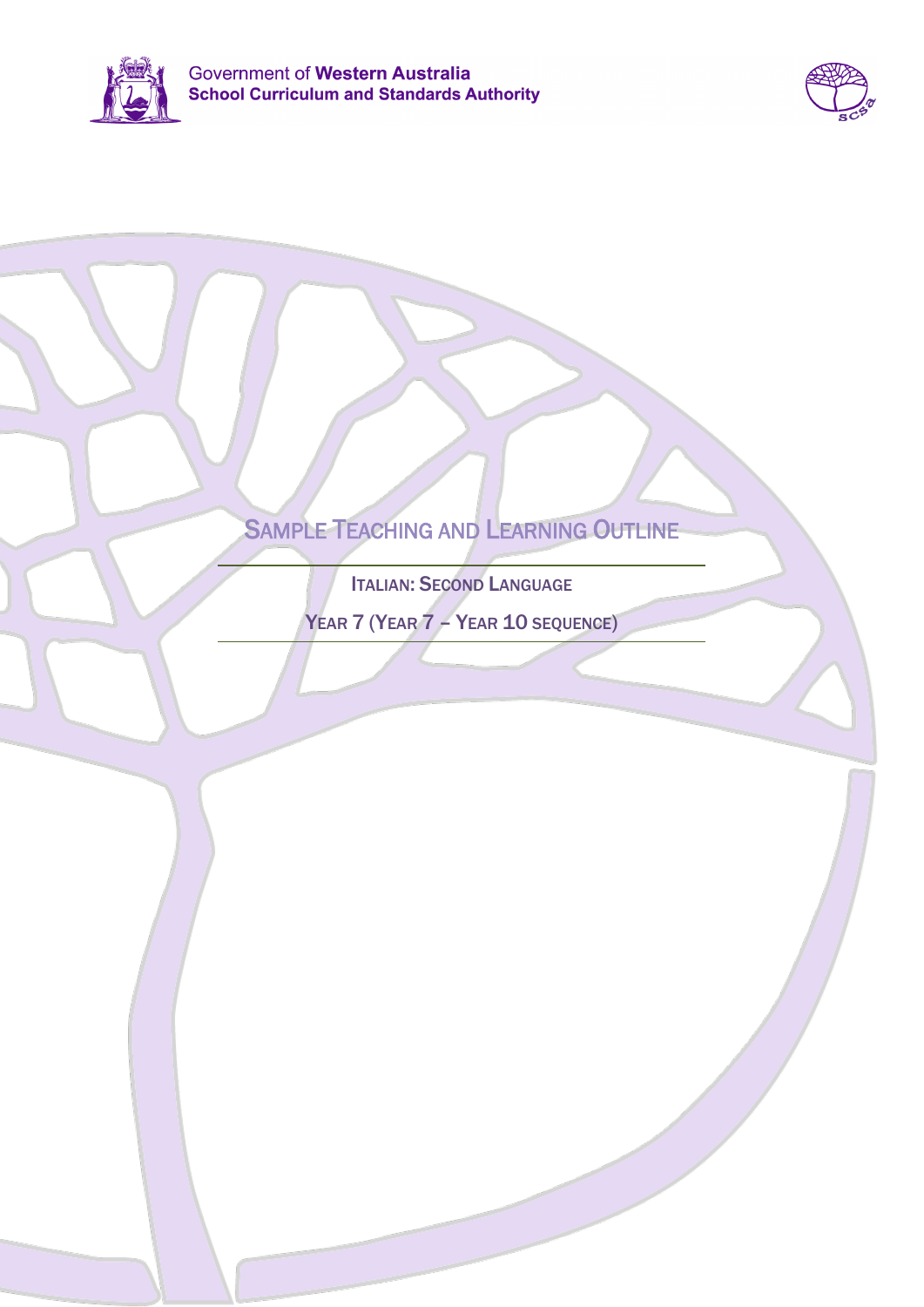Kaya. The School Curriculum and Standards Authority (the Authority) acknowledges that our offices are on Whadjuk Noongar boodjar and that we deliver our services on the country of many traditional custodians and language groups throughout Western Australia. The Authority acknowledges the traditional custodians throughout Western Australia and their continuing connection to land, waters and community. We offer our respect to Elders past and present.

#### **Copyright**

© School Curriculum and Standards Authority, 2021

This document—apart from any third party copyright material contained in it—may be freely copied, or communicated on an intranet, for noncommercial purposes in educational institutions, provided that the School Curriculum and Standards Authority (the Authority) is acknowledged as the copyright owner.

Copying or communication for any other purpose can be done only within the terms of the *Copyright Act 1968* or with prior written permission of the Authority. Copying or communication of any third party copyright material can be done only within the terms of the *Copyright Act 1968* or with permission of the copyright owners.

Any content in this document that has been derived from the Australian Curriculum may be used under the terms of the Creative Commons Attribution [4.0 International](https://creativecommons.org/licenses/by/4.0/) licence.

### **Disclaimer**

Any resources such as texts, websites and so on that may be referred to in this document are provided as examples of resources that teachers can use to support their teaching and learning programs. Their inclusion does not imply that they are mandatory or that they are the only resources relevant to the learning area syllabus.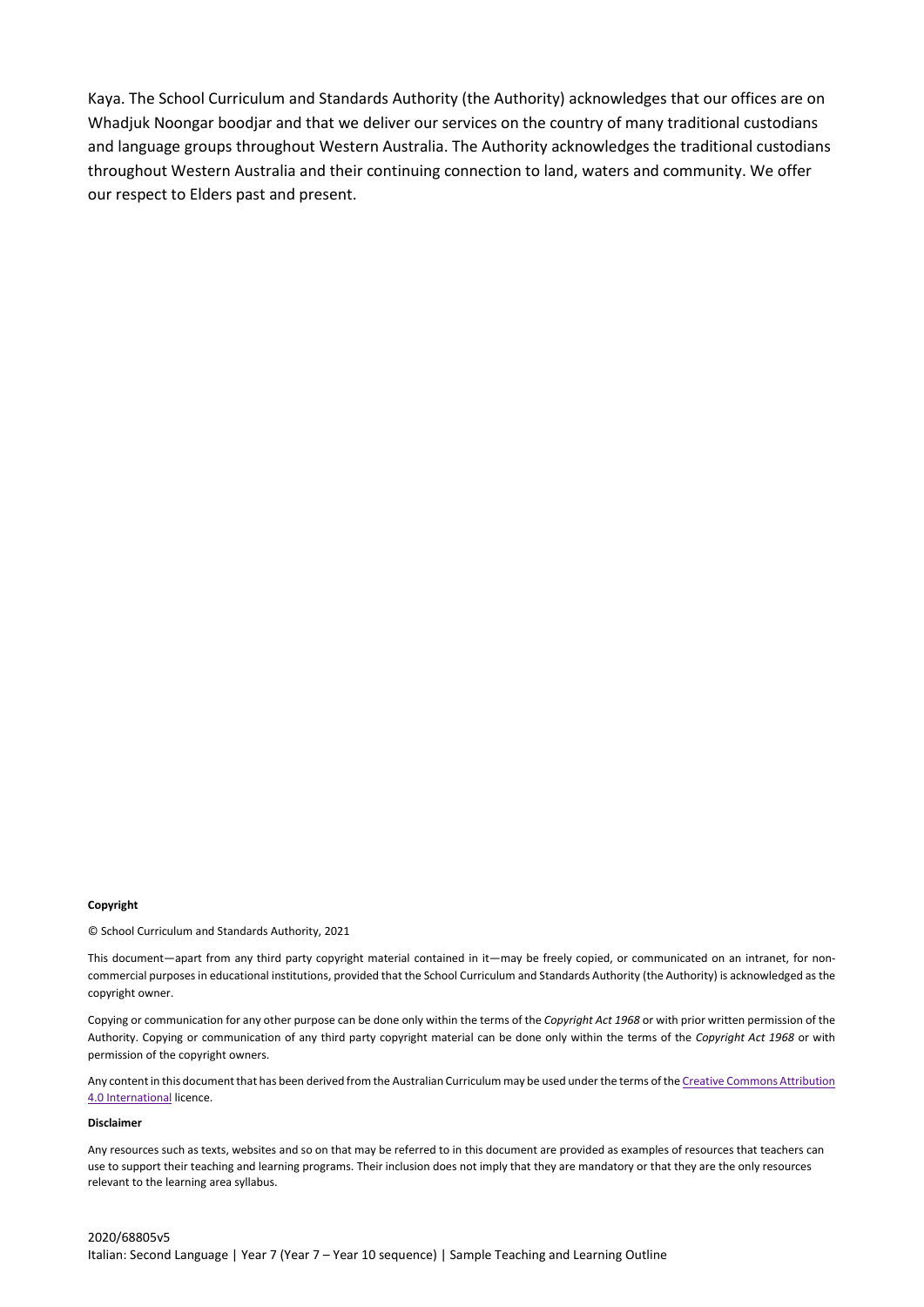This sample teaching and learning outline provides one possible approach through which the Italian: Second Language syllabus within the Western Australian Curriculum: Languages can be taught. Consistent with the rationale of the Languages curriculum, this outline supports students' ability to communicate proficiently in a language other than English, with essential communication skills in that language, an intercultural capability, and an understanding of the role of language and culture in human communication.

## **Time allocation on which the outline is based**

Two hours of teaching per week, over one year

## **Prior knowledge**

The sample teaching and learning outline is based on the understanding that students begin their study of Italian in secondary school with little to no prior experience of the Italian language and culture. Many will have learnt an additional language in primary school and bring existing language learning strategies, textual knowledge and intercultural awareness to the new experience of learning Italian. Skills in analysing, comparing and reflecting on language and culture in the languages are mutually supportive. More information related to this curriculum can be found in the Italian: Second Language Year 7 to Year 10 syllabuses at [https://k10outline.scsa.wa.edu.au/home/teaching/curriculum-browser/languages/italian-7-](https://k10outline.scsa.wa.edu.au/home/teaching/curriculum-browser/languages/italian-7-10) [10.](https://k10outline.scsa.wa.edu.au/home/teaching/curriculum-browser/languages/italian-7-10)

This sample teaching and learning outline provides a range of suggested learning activities and assessment tasks, aligned to the curriculum, through which students can apply their acquisition of knowledge, understanding and skills to the focus. The focus provides a broad context through which the content is taught. The outline suggests:

- teaching vocabulary and grammatical elements that show the breadth and depth of language and align with the curriculum
- text types relevant to the learning activities and assessments
- language learning and communication strategies relevant to the focus
- learning activities and assessments from which teachers may choose, according to their class's interests and abilities
- resources suitable to the focus.

It is not expected that teachers administer all learning activities and assessments. It is at the teacher's discretion which of the suggestions are suitable for formative and/or summative assessments. It is also at the teacher's discretion to use other activities and assessments.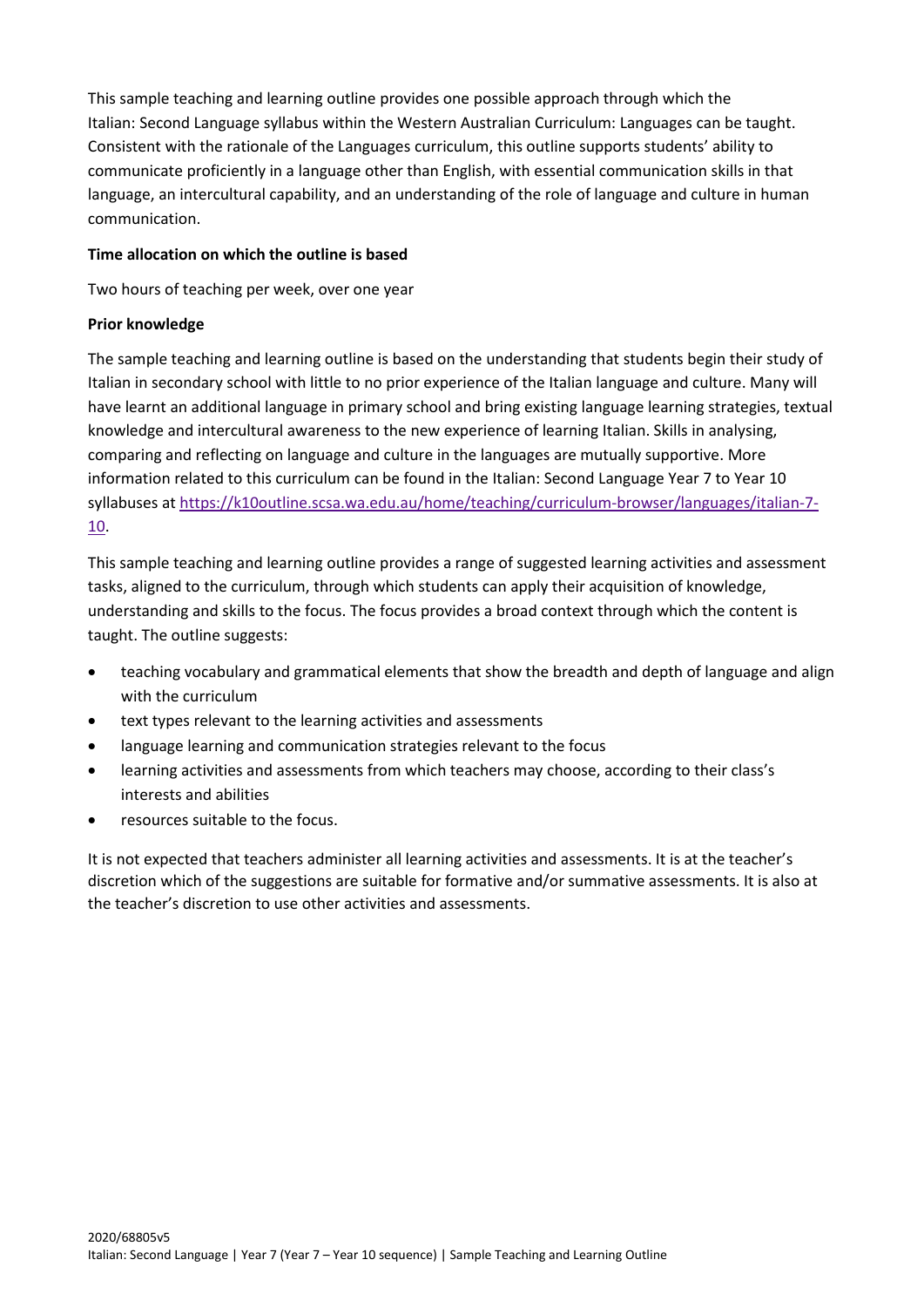| Focus – Come stai?                                                                                                                                                                                                                                                                                                                                                                                                                                                                                                                                                                                                |                                                                                                                                                                                                                                                                                                                                                                                                                                                                                                                                                      |                                                                                                                                                                                                                                                                                                                                                                                                                                                                                                                                                                                                                                                                                                                                                                                                                                                                                                                                                                                                                                                          |                                                                                                                                                                                                                                                                                                                                                                                                                                                                                                                                                                                                                          |  |
|-------------------------------------------------------------------------------------------------------------------------------------------------------------------------------------------------------------------------------------------------------------------------------------------------------------------------------------------------------------------------------------------------------------------------------------------------------------------------------------------------------------------------------------------------------------------------------------------------------------------|------------------------------------------------------------------------------------------------------------------------------------------------------------------------------------------------------------------------------------------------------------------------------------------------------------------------------------------------------------------------------------------------------------------------------------------------------------------------------------------------------------------------------------------------------|----------------------------------------------------------------------------------------------------------------------------------------------------------------------------------------------------------------------------------------------------------------------------------------------------------------------------------------------------------------------------------------------------------------------------------------------------------------------------------------------------------------------------------------------------------------------------------------------------------------------------------------------------------------------------------------------------------------------------------------------------------------------------------------------------------------------------------------------------------------------------------------------------------------------------------------------------------------------------------------------------------------------------------------------------------|--------------------------------------------------------------------------------------------------------------------------------------------------------------------------------------------------------------------------------------------------------------------------------------------------------------------------------------------------------------------------------------------------------------------------------------------------------------------------------------------------------------------------------------------------------------------------------------------------------------------------|--|
| <b>Communicating</b>                                                                                                                                                                                                                                                                                                                                                                                                                                                                                                                                                                                              | <b>Understanding</b>                                                                                                                                                                                                                                                                                                                                                                                                                                                                                                                                 | Suggested teaching and learning activities and assessments                                                                                                                                                                                                                                                                                                                                                                                                                                                                                                                                                                                                                                                                                                                                                                                                                                                                                                                                                                                               | <b>Resources</b>                                                                                                                                                                                                                                                                                                                                                                                                                                                                                                                                                                                                         |  |
| Interact with peers and known adults orally<br>and in writing to exchange information<br>about self, family and friends and interests,<br>for example, Ciao!; Buongiorno! Mi chiamo<br>Alfredo, e tu?; Ho quattordici anni. Quanti<br>anni hai?; Ho gli occhi verdi e i capelli rossi.;<br>Sono di statura media.; Ti presento il mio<br>amico Marco. Lui è intelligente e buffo!;<br>Ecco - la famiglia Barone!; Ho due sorelle<br>e un fratello.; Mi piace giocare a<br>pallacanestro/basket e giocare ai<br>videogiochi.                                                                                       | Develop awareness of features of the Italian<br>sound system, through distinguishing and<br>reproducing in familiar contexts, consonant<br>combinations, such as the gl (in famiglia), gn<br>(in signora), ch (in chi), vowel combinations,<br>such as in buono, chiave, ciliegia, dicembre,<br>double consonants, for example, sono and<br>sonno, and differences in tone and rhythm<br>between statements, questions,<br>exclamations, requests and commands, for<br>example, Si chiama Roberto?, Si chiama<br>Roberto.                            | Students exchange information about themself - their name, age, where they live, their birthdate, nationality,<br>family origin, what language(s) they speak, personality and physical appearance. They engage in introductory<br>interactions by exchanging greetings and asking how others are. They follow classroom instructions.<br><b>Teaching</b><br>Teach and reinforce with students vocabulary and grammatical elements associated with:<br>greetings and taking leave, for example, Ciao!; A presto!; Buonasera!<br>introducing oneself, for example, Io sono [name].<br>asking about and giving personal information, for example, Come ti chiami? Mi chiamo [name].; Quanti anni<br>hai?/Tu, quanti anni hai? Ho 12 anni.; Dove abiti?/Tu dove abiti?/Lei dove abita? Abito a South Perth<br>nell'Australia Occidentale.; In che giorno sei nato/a?/Quando è il tuo/Suo compleanno? Sono nato/a il 13<br>aprile./Il mio compleanno è il 13 aprile.; Tu sei/Lei è italiano/a? No, (io) sono australiano/a.; Che lingua parli?                | <b>Audiovisual texts</b><br>https://www.youtube.com/watch?v=W<br>DZ83wcBRMM A version of the 'Tanti<br>auguri' song.<br>https://www.youtube.com/watch?v=VZ<br>rzlBkzg1w How to pronounce the 'R'<br>sound in Italian.<br>https://www.youtube.com/watch?v=g1<br><b>bUC2Of3BM 15 Italian Greetings: How</b><br>to Say Hello in Italian (Like a Local!).                                                                                                                                                                                                                                                                    |  |
| Engage in individual and collaborative<br>tasks, such as making arrangements with a<br>friend, planning for a class celebration or<br>performance, or working together to<br>create displays, presentations or<br>performances to showcase their language<br>learning for family, friends or school<br>community<br>Participate in classroom routines and<br>interactions by responding to teacher talk,<br>following instructions, asking and<br>answering questions, requesting assistance                                                                                                                      | Learn to pronounce the letters of the Italian<br>alphabet and make connections between<br>spoken and written forms of common<br>context-related words and expressions, and<br>experiment with the effect of grave and<br>acute accents on pronunciation, for<br>example, papà and perché<br>Generate language for a range of purposes<br>in simple spoken and written texts, by<br>recognising and using context-related<br>vocabulary and elements of the Italian<br>grammatical system, including:                                                 | Parlo inglese e spagnolo.<br>describing one's own personality and appearance, for example, (Io) Sono comico.; Ho gli occhi verdi e i capelli<br>ricci e rossi.<br>asking how others are feeling, for example, Come stai?<br>saying what something is, for example, È un computer. È la colla.<br>offering wishes, for example, Buon anno!, Buona Pasqua!; Buon compleanno!; Tanti auguri!<br>counting to 100 and saying the date, the days of the week and months of the year<br>excusing yourself, apologising, thanking someone, for example, Mi dispiace.; Scusa/Mi scusi!.; Grazie.<br>saying you don't understand or don't know, for example, Non capisco.; Non lo so.<br>$\bullet$<br>classroom routines, for example, Entrate!; Spegnete il computer!; Rispondete a tutte le domande!;<br>Siediti!/Sedetevi!<br>Discuss with students:                                                                                                                                                                                                            | With explanations of origins and uses of<br>ciao, salve, buon giorno, buona sera,<br>buon dì, piacere di<br>concoscerti/conoscerLa, pronto, buona<br>giornata, buona serata, buon<br>prosequimento, buona notte,<br>arrivederci/La, a dopo/presto, ci<br>vediamo, stammi/statemi bene.<br>Includes some Italian gestures and<br>customs, such as kissing on the cheek.<br>https://www.youtube.com/watch?v=wg<br>3v35MHZSE Learn Italian - Formal and<br>informal phrases for self-introduction.                                                                                                                          |  |
| or permission, asking others how they are<br>and offering wishes, for example,<br>Ascoltate!; Come si dice ?; Signore, per<br>favore ; Non capisco.; Clicca<br>sull'immagine della scatola!; Rispondete<br>alle domande!; Ciao Natalia, come stai?<br>Non c'è male, e tu?; Buongiorno<br>professore/professoressa/signore/signora.<br>Come sta?; Buona giornata e<br>arrivederci/La.; A domani, signor Pera.; A<br>presto!; In bocca al lupo!; Buon<br>compleanno, Silvana!<br>Identify topic, gist and specific points of<br>information from a range of spoken and<br>written texts related to aspects of their | • recognising, and applying when writing<br>own texts, some rules of spelling and<br>punctuation of the Italian language, such<br>as rules of capitalisation<br>noticing gender and using familiar<br>singular and plural nouns in the regular<br>forms<br>using definite and indefinite articles with<br>familiar nouns<br>learning to use adjectives to describe<br>people or objects, including agreement<br>and position<br>using interrogatives in modelled<br>structures, for example, Di che colore hai<br><i>i</i> capelli?; Come ti chiami? | places they may see/hear Italian (languages other than English) in their neighbourhood/immediate<br>environment<br>buongiorno versus buon giorno; buonasera versus buona sera<br>buon giorno versus buona sera versus buona notte<br>$\bullet$<br>using and omitting the subject pronoun io when talking about self<br>common Italian customs, for example, il bacetto, hand-shaking when greeting and saying goodbye to others in<br>different social contexts<br>common facts about Italy<br>popular Italian first names<br>$\bullet$<br>the significance of name days/onomastico<br>the use of Signora for adult women who may or may not be married, and the practice of addressing an adult<br>man as Signore - something that may be seen as old-fashioned by English speakers<br>the use of titles in Italian to show respect, for example, Professore, Dottoressa, Ingegnere<br>situations where formal/polite and informal forms of address/language are typically used, reflecting on<br>similarities/differences between Italy and Australia. | https://www.youtube.com/watch?v=8r<br>4a0YLw5 w Top 10 Facts About Italy,<br>including: size, origin of name, San<br>Marino and Vatican City, volcanoes,<br>passion for soccer, the flag, food, the<br>Tower of Pisa, stray cats.<br>https://coffeebreaklanguages.com/201<br>9/11/come-stai-come-sta-how-are-you-<br>coffee-break-italian-to-go-episode-1/<br>Coffee break Italian: learn to ask, and to<br>respond to, the question 'How are you?'<br>in Italian. Includes the question of the<br>lesson Come stai? and the polite form<br>Come sta?. Exemplifies a range of<br>responses, such as Molto bene, grazie.; |  |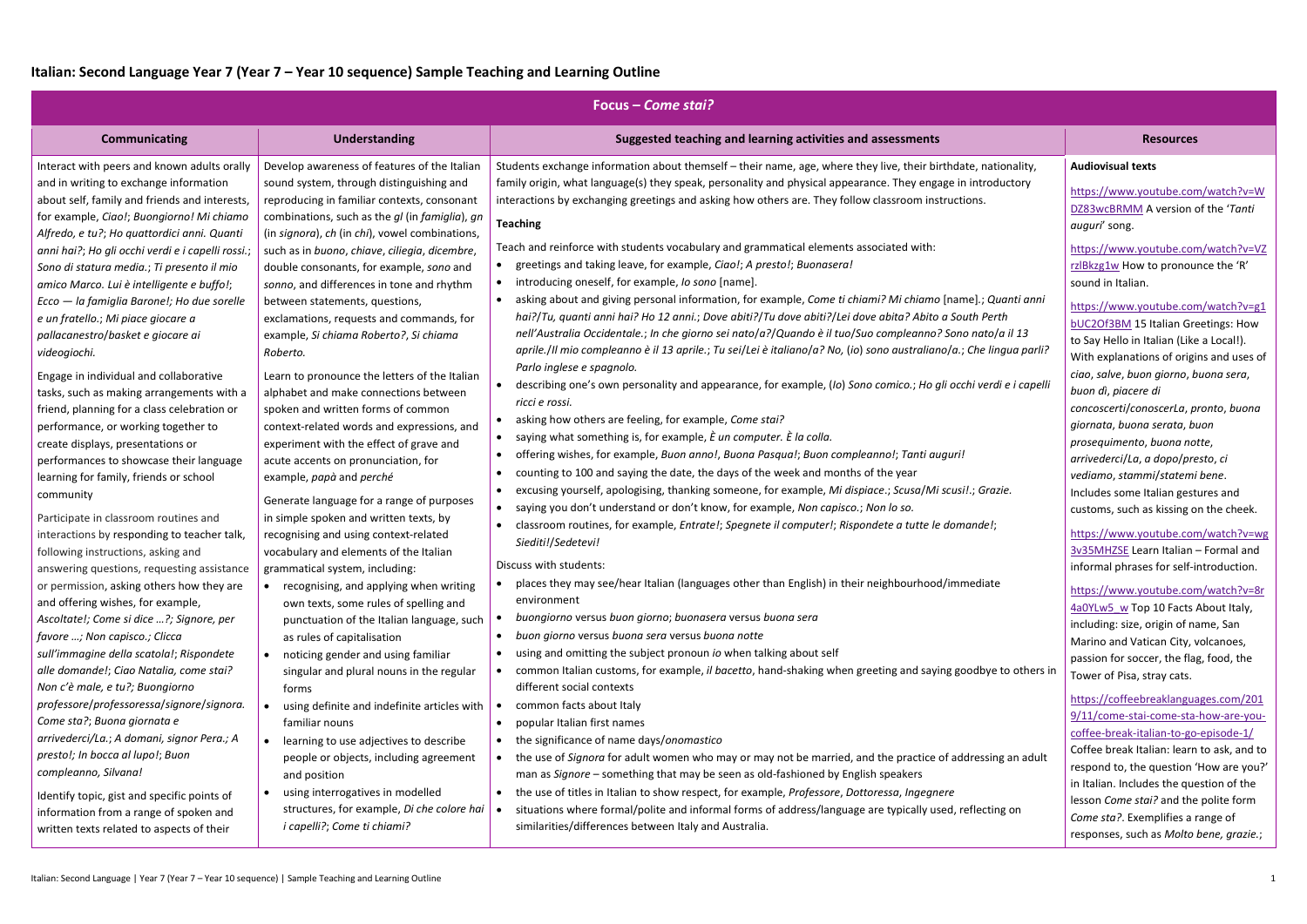|                                                                                                                                                                                                                                 |                                                                                                                                                                                                                                                                                                                                                                                                                                                                                                                      | Focus – Come stai?                                                                                                                                                                                                                                                                                                                                                                                                                                                                                                                                                                                                                                                                                                                                                                                                                                                                                                                                                                                                                                                                                                                                                                                                                                                                                                                                                                                                                                                                                                                                                                                                                                                                                                                                                                                                                                                                                                                                                                                                                                                                                                                                                                                                                                                                                                                                                                                                                                                                                                                                                                                                                                                                    |                                                                                                                                                                                                                                                                                                                                                                                                                                                                                                                                                                                                                                                                                                                                                                                                                                                                                                                                                                                                                                                                               |
|---------------------------------------------------------------------------------------------------------------------------------------------------------------------------------------------------------------------------------|----------------------------------------------------------------------------------------------------------------------------------------------------------------------------------------------------------------------------------------------------------------------------------------------------------------------------------------------------------------------------------------------------------------------------------------------------------------------------------------------------------------------|---------------------------------------------------------------------------------------------------------------------------------------------------------------------------------------------------------------------------------------------------------------------------------------------------------------------------------------------------------------------------------------------------------------------------------------------------------------------------------------------------------------------------------------------------------------------------------------------------------------------------------------------------------------------------------------------------------------------------------------------------------------------------------------------------------------------------------------------------------------------------------------------------------------------------------------------------------------------------------------------------------------------------------------------------------------------------------------------------------------------------------------------------------------------------------------------------------------------------------------------------------------------------------------------------------------------------------------------------------------------------------------------------------------------------------------------------------------------------------------------------------------------------------------------------------------------------------------------------------------------------------------------------------------------------------------------------------------------------------------------------------------------------------------------------------------------------------------------------------------------------------------------------------------------------------------------------------------------------------------------------------------------------------------------------------------------------------------------------------------------------------------------------------------------------------------------------------------------------------------------------------------------------------------------------------------------------------------------------------------------------------------------------------------------------------------------------------------------------------------------------------------------------------------------------------------------------------------------------------------------------------------------------------------------------------------|-------------------------------------------------------------------------------------------------------------------------------------------------------------------------------------------------------------------------------------------------------------------------------------------------------------------------------------------------------------------------------------------------------------------------------------------------------------------------------------------------------------------------------------------------------------------------------------------------------------------------------------------------------------------------------------------------------------------------------------------------------------------------------------------------------------------------------------------------------------------------------------------------------------------------------------------------------------------------------------------------------------------------------------------------------------------------------|
| <b>Communicating</b>                                                                                                                                                                                                            | <b>Understanding</b>                                                                                                                                                                                                                                                                                                                                                                                                                                                                                                 | Suggested teaching and learning activities and assessments                                                                                                                                                                                                                                                                                                                                                                                                                                                                                                                                                                                                                                                                                                                                                                                                                                                                                                                                                                                                                                                                                                                                                                                                                                                                                                                                                                                                                                                                                                                                                                                                                                                                                                                                                                                                                                                                                                                                                                                                                                                                                                                                                                                                                                                                                                                                                                                                                                                                                                                                                                                                                            | <b>Resources</b>                                                                                                                                                                                                                                                                                                                                                                                                                                                                                                                                                                                                                                                                                                                                                                                                                                                                                                                                                                                                                                                              |
| personal and social worlds, and use the<br>information in new ways<br>Convey information and ideas from a range<br>of texts related to aspects of their personal<br>and social worlds, using different modes of<br>presentation | • recognising subject pronouns and using<br>the singular io, tu, lui, lei and the plural<br>noi<br>developing number knowledge and<br>using cardinal numbers to state age and<br>give the date<br>using modelled sentence structure to                                                                                                                                                                                                                                                                               | Text types<br>For the learning activities and assessments selected, expose students to, and teach as required, the textual<br>conventions of the following: cue card, description, dialogue, form, interview, introduction, (oral) presentation<br>and table.<br>Language learning and communication strategies<br>Strategies relevant to this focus include:                                                                                                                                                                                                                                                                                                                                                                                                                                                                                                                                                                                                                                                                                                                                                                                                                                                                                                                                                                                                                                                                                                                                                                                                                                                                                                                                                                                                                                                                                                                                                                                                                                                                                                                                                                                                                                                                                                                                                                                                                                                                                                                                                                                                                                                                                                                         | Sto bene. The first part of the clip has<br>oral response only. The footage is then<br>repeated with responses also written on<br>the screen. The clip can be played at a<br>reduced speed to assist student<br>comprehension.<br>Websites                                                                                                                                                                                                                                                                                                                                                                                                                                                                                                                                                                                                                                                                                                                                                                                                                                    |
| Reflect on own and others' responses to<br>interactions and intercultural experiences,<br>and use these reflections to improve<br>intercultural communication                                                                   | construct simple sentences in Italian<br>(subject-verb-object), make<br>statements, ask questions and<br>give/receive instructions (verb + object),                                                                                                                                                                                                                                                                                                                                                                  | • using key words, context, visual cues, (including pictures and non-verbal signals) to guess meaning<br>• techniques to learn vocabulary, for example, visual cues, such as word cards/sticky notes placed around the<br>house; recite, repeat and sound out the new vocabulary frequently; memorise using antonyms and synonyms<br>developing skills to work with people they do not know<br>$\bullet$                                                                                                                                                                                                                                                                                                                                                                                                                                                                                                                                                                                                                                                                                                                                                                                                                                                                                                                                                                                                                                                                                                                                                                                                                                                                                                                                                                                                                                                                                                                                                                                                                                                                                                                                                                                                                                                                                                                                                                                                                                                                                                                                                                                                                                                                              | https://www.pianetamamma.it/nomi/m<br>igliori-nomi-per-bambini.html List of<br>most popular baby names in Italy.                                                                                                                                                                                                                                                                                                                                                                                                                                                                                                                                                                                                                                                                                                                                                                                                                                                                                                                                                              |
| Reflect on experiences of learning and<br>using another language, and share aspects<br>of own identity, such as age, interests and<br>family background, reflecting on how these<br>impact on intercultural communication       | for example, Chiudi il libro!<br>Build metalanguage to talk about vocabulary<br>and grammar concepts<br>Understand that Italian, like all languages,<br>varies according to participants, roles and<br>relationships, situations and cultures<br>Recognise the place of Italian locally and<br>internationally, including the relationship<br>between Standard Italian and regional<br>dialects, and Italian in the ecology of<br>languages in Australia<br>Explore the relationship between language<br>and culture | • how to interpret abbreviations in a bilingual dictionary to find the gender of a noun.<br>Learning activities and assessments<br>In teaching the content, choose from the following and instruct/require students to:<br>• reorder scrambled word cards to make Italian statements and/or questions<br>• listen to Italian words and match with the corresponding written word<br>• listen to or view people introducing themselves and/or asking and saying how they are and identify key<br>information, including where formal/polite and informal language is used<br>• determine which forms of address (in Italian and English) and greetings, should be used with different people<br>or in different situations<br>• write and/or perform/record introductory dialogues based on their personal information or cue cards<br>prepare a set of questions and interview a class member to find out five things about them<br>• introduce themselves and provide aspects of personal information, orally and/or in writing<br>• listen to/read descriptions of people and respond by, for example, drawing, filling in a table/form, completing<br>a description in English<br>• use cue cards as prompts to speak and/or write as if they were another person<br>prepare a written description of themselves so that when the descriptions are read (aloud) other students can<br>attempt to guess their identity<br>• respond to classroom instructions. Students should be continually exposed to both tu and voi commands and<br>have indicated to them when each is appropriate, as well as the politeness implicit in the Lei form for adults.<br>Students reflect on this compared to other languages, and situations where the use of inappropriate language<br>could cause offence<br>play games involving classroom vocabulary, numbers and/or instructions, for example, Cosa c'è nell'astuccio?;<br>Tombola!; Simone dice; Round robin<br>• select from a variety of numbers with two digits, the ones that form phone numbers, that are read aloud<br>• listen to phone numbers read aloud in Italian and write them as numbers<br>record their thoughts on learning another language, so that in the future they can reflect on them<br>• look for examples of written Italian in their neighbourhood/immediate environment, for example, on signage,<br>on labelling, in artwork, as graffiti, in posters and advertisements, on moving objects. Students take a<br>photograph of the language and prepare an oral presentation in English about the location, the purpose of the<br>sign/message, the meaning, and what they learnt through their investigation | https://www.nomix.it/santo-del-<br>giorno.php Search for the Italian name<br>day relevant to specific dates.<br>http://www.bbc.co.uk/languages/italian<br>/guide/facts.shtml A Guide to Italian -<br>10 facts about the Italian language, such<br>as where is Italian spoken?, What do<br>you already know in Italian?, How hard<br>is it to learn?, the longest Italian word<br>and the most difficult tongue twister.<br>https://www.kids-world-travel-<br>guide.com/italy-facts.html Interesting<br>facts for kids. Includes information, such<br>as population, geography, attractions.<br>https://mltawa.asn.au/litm/linguisticlan<br>dscapes/ Details of the Modern<br>Language Teachers' Association of<br>Western Australia Languages in Our<br>Landscape activity/competition.<br><b>Online resources</b><br>http://www.brighthubeducation.com/it<br>alian-lesson-plans/10846-teaching-<br>numbers-in-italian/ Editable worksheets<br>- Numbers.<br>https://www.fluentu.com/blog/educato<br>r-french/french-number-games/Five<br>games to practise numbers. Aimed at |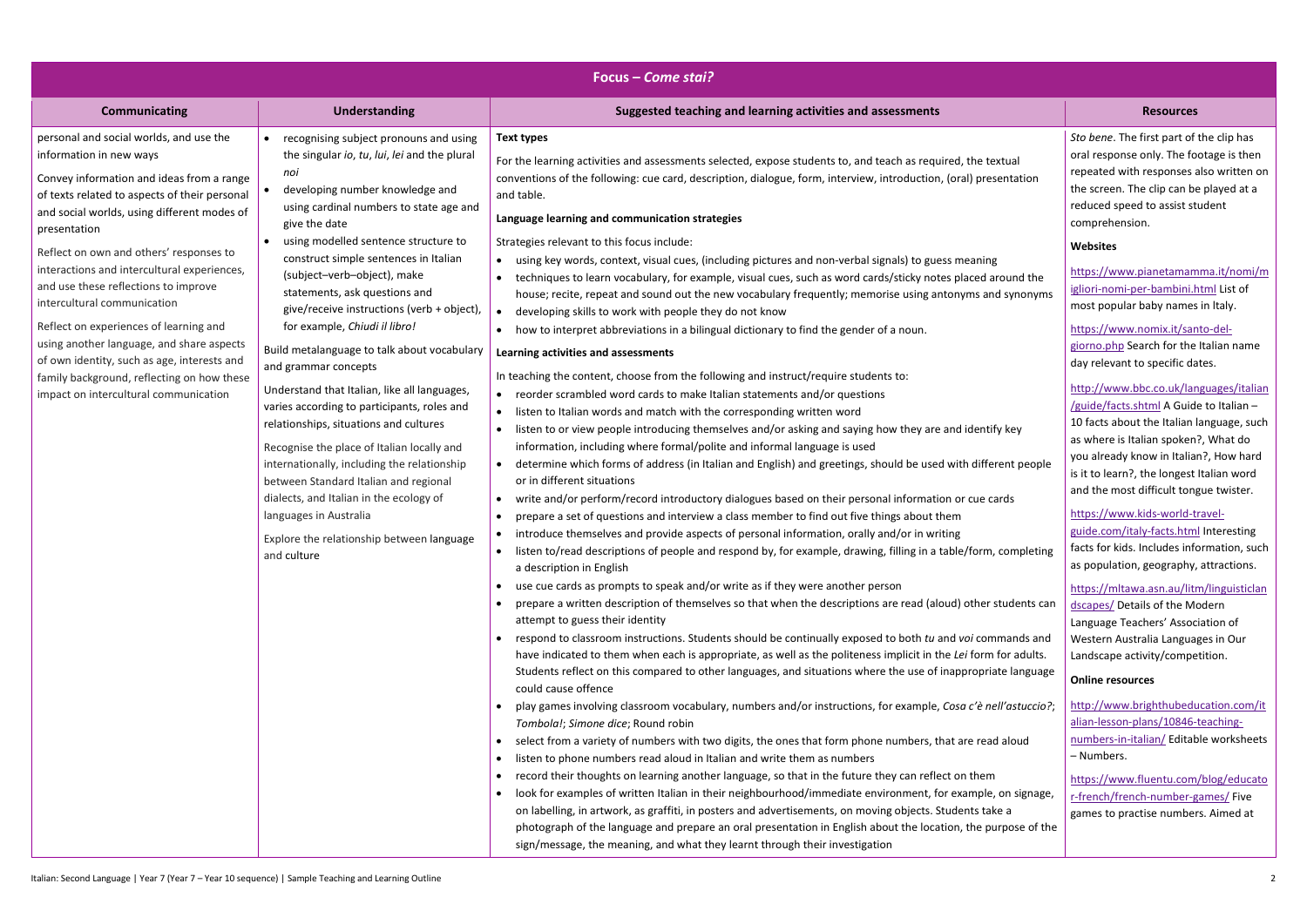|                      | Focus - Come stai? |                                                                                                                                                                                                                     |                                                                                                                                                                                                                                                                                                |
|----------------------|--------------------|---------------------------------------------------------------------------------------------------------------------------------------------------------------------------------------------------------------------|------------------------------------------------------------------------------------------------------------------------------------------------------------------------------------------------------------------------------------------------------------------------------------------------|
| <b>Communicating</b> | Understanding      | Suggested teaching and learning activities and assessments                                                                                                                                                          | <b>Resources</b>                                                                                                                                                                                                                                                                               |
|                      |                    | • reflect on different social contexts/interactions in their life and what customs they, their friends and family or<br>strangers practise when meeting people, and compare them to what Italian speakers often do. | learners of French but can be adapted<br>for the Italian classroom.                                                                                                                                                                                                                            |
|                      |                    |                                                                                                                                                                                                                     | https://www.education.vic.gov.au/lang<br>uagesonline/italian/italian.htm<br>Printable worksheets on a variety of<br>topics. Some suitable for this focus<br>include:<br>#1 Greetings                                                                                                           |
|                      |                    |                                                                                                                                                                                                                     | # 2 My name is<br># 3, 5, 25 Numbers<br>#3 (new*) How are you?<br>#7 How old are you? Family members                                                                                                                                                                                           |
|                      |                    |                                                                                                                                                                                                                     | #14 (new) Countries and nationalities<br>#19 Colours. Describing hair, eyes<br>#26 Days and months<br>#27 Saying the date<br>*This resource has activities labelled<br>new and original, in this document<br>(new) is used to identify those that are<br>new. All other references are for the |
|                      |                    |                                                                                                                                                                                                                     | original version of the worksheet.                                                                                                                                                                                                                                                             |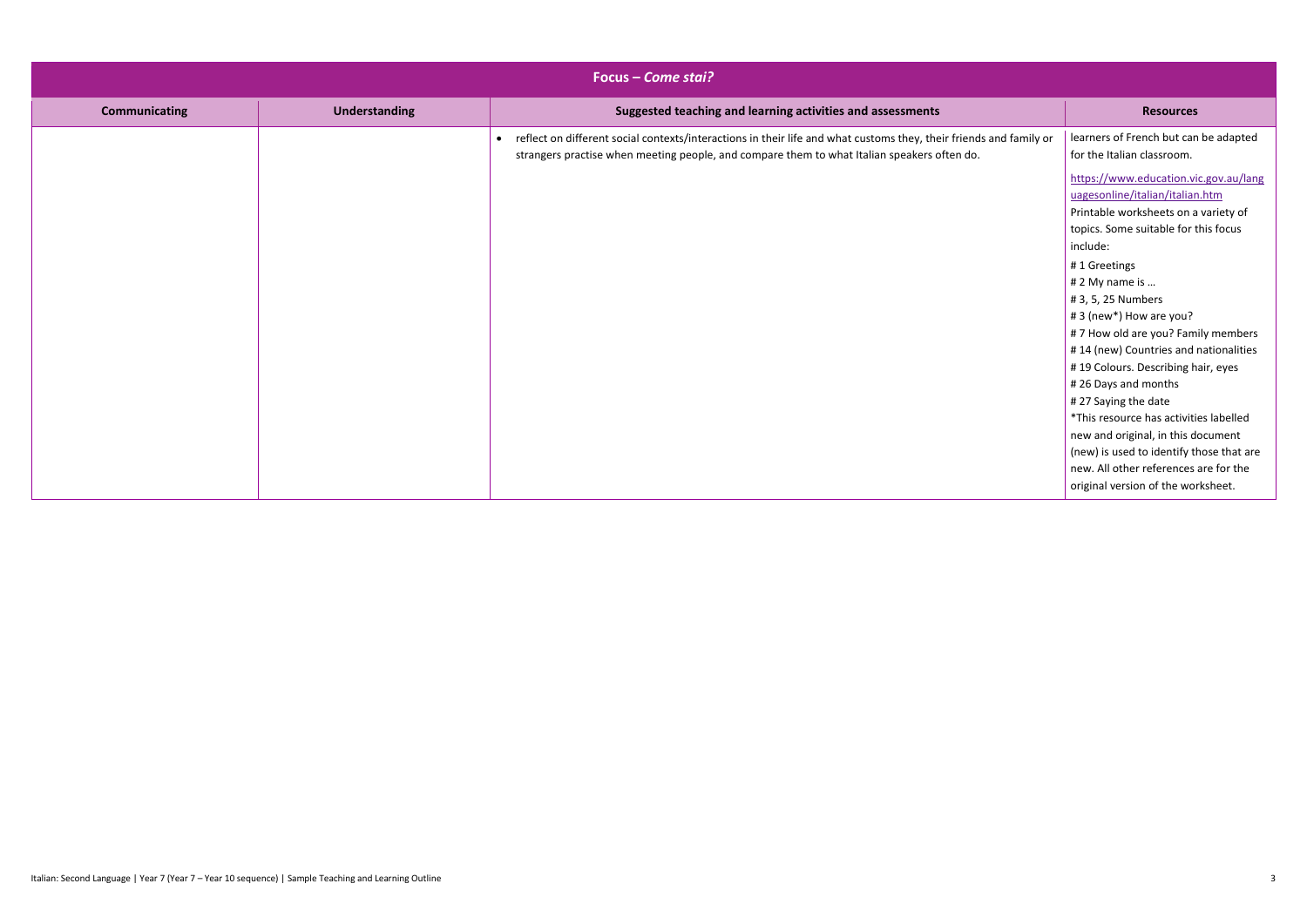| <b>Communicating</b><br><b>Understanding</b><br>Suggested teaching and learning activities and assessments<br><b>Resources</b><br>Students exchange information about family and friends, relationships, others' appearance and personalities,<br>Interact with peers and known adults orally<br>Develop awareness of features of the Italian<br><b>Audiovisual texts</b><br>and in writing to exchange information<br>sound system, through distinguishing and<br>occupations, places of work and pets. They learn expressions to request assistance or permission.<br>about self, family and friends and interests,<br>reproducing in familiar contexts, consonant<br><b>Teaching</b><br>for example, Ciao!; Buongiorno! Mi chiamo<br>combinations, such as the gl (in famiglia), gn<br>Teach and reinforce with students vocabulary and grammatical elements associated with:<br>(in signora), ch (in chi), vowel combinations,<br>Alfredo, e tu?; Ho quattordici anni. Quanti<br>Letters.<br>introducing other people, for example, Questa è la mia amica Anna/la famiglia Brando.<br>anni hai?; Ho gli occhi verdi e i capelli<br>such as in buono, chiave, ciliegia, dicembre,<br>• family relationships, for example, Tu hai fratelli o sorelle? (Io) Ho due sorelle. Non ho fratelli. Sono figlio/figlia<br>rossi.; Sono di statura media.; Ti presento il<br>double consonants, for example, sono and<br>unico/a.; La sorella di mio padre è mia zia. Si chiama Elsa.; Siamo in quattro – i miei due fratelli, mia madre ed<br>mio amico Marco. Lui è intelligente e<br>sonno, and differences in tone and rhythm<br>io.<br>buffo!; Ecco - la famiglia Barone!; Ho due<br>between statements, questions,<br>Words in Italian.<br>asking and giving information about family members and friends, for example, Chi è? È la mia sorellina.; Come<br>exclamations, requests and commands, for<br>sorelle e un fratello.; Mi piace giocare a<br>si chiama il tuo migliore amico/tua madre?; Mio nonno si chiama [name]. I miei fratelli si chiamano [name] e<br>pallacanestro/basket e giocare ai<br>example, Si chiama Roberto?, Si chiama<br>[name]. Com'è il tuo cugino?/Il tuo cugino com'è? Lui è allegro e anche un po' monello.; I miei fratelli sono<br>videogiochi.<br>Roberto.<br>gemelli e hanno i capelli neri e gli occhi castani.; Dove abita tua nonna? Lei abita in una viletta vicino a casa<br>Learn to pronounce the letters of the Italian<br>Participate in classroom routines and<br>mia.; Le mie cugine abitano a Melbourne/nella Nuova Zelanda/in Inghilterra.<br>alphabet and make connections between<br>interactions by responding to teacher talk,<br>discussing how people get along, for example, (Tu) Vai d'accordo con tua sorella? No, noi litighiamo molto./Sì,<br>$\bullet$<br>following instructions, asking and<br>spoken and written forms of common<br>lei è molto amabile.; I miei amici del cuore sono Gustavo e Alex. Noi amiamo il cricket e i videogiochi.<br>context-related words and expressions, and<br>answering questions, requesting assistance<br>• information about what someone does in life, occupations and places of work, for example, Cosa fa tuo<br>experiment with the effect of grave and<br>or permission, asking others how they are<br>fratello? Lui studia all'università.; Che lavoro fa tua madre? Mia madre è un'insegnante di nuoto. Lei lavora al<br>and offering wishes, for example,<br>acute accents on pronunciation, for<br>centro sportivo.<br>Ascoltate!; Come si dice ?; Signore, per<br>example, papà and perché<br>how many and what type of pets they have, for example, Hai un animale? Sì, ho un gatto e due uccellini./No,<br>favore ; Non capisco.; Clicca<br>Generate language for a range of purposes<br>non ho animali.<br>sull'immagine della scatola!; Rispondete<br>in simple spoken and written texts, by<br>• requesting permission or assistance, for example, Posso andare in bagno?; Mi può aiutare/Può ripetere, per<br>alle domande!; Ciao Natalia, come stai?<br>recognising and using context-related | Focus – La mia famiglia e i miei amici |  |          |                                                                                                                                                                                                                                                                                                                                                                                                                                                                                                                                                                                                                                                                                                                                                                                                                                                                                                                                                                                                                                                                                                                                            |  |
|------------------------------------------------------------------------------------------------------------------------------------------------------------------------------------------------------------------------------------------------------------------------------------------------------------------------------------------------------------------------------------------------------------------------------------------------------------------------------------------------------------------------------------------------------------------------------------------------------------------------------------------------------------------------------------------------------------------------------------------------------------------------------------------------------------------------------------------------------------------------------------------------------------------------------------------------------------------------------------------------------------------------------------------------------------------------------------------------------------------------------------------------------------------------------------------------------------------------------------------------------------------------------------------------------------------------------------------------------------------------------------------------------------------------------------------------------------------------------------------------------------------------------------------------------------------------------------------------------------------------------------------------------------------------------------------------------------------------------------------------------------------------------------------------------------------------------------------------------------------------------------------------------------------------------------------------------------------------------------------------------------------------------------------------------------------------------------------------------------------------------------------------------------------------------------------------------------------------------------------------------------------------------------------------------------------------------------------------------------------------------------------------------------------------------------------------------------------------------------------------------------------------------------------------------------------------------------------------------------------------------------------------------------------------------------------------------------------------------------------------------------------------------------------------------------------------------------------------------------------------------------------------------------------------------------------------------------------------------------------------------------------------------------------------------------------------------------------------------------------------------------------------------------------------------------------------------------------------------------------------------------------------------------------------------------------------------------------------------------------------------------------------------------------------------------------------------------------------------------------------------------------------------------------------------------------------------------------------------------------------------------------------------------------------------------------------------------------------------------------------------------------------------------------------------------------------------------------------------------------------------------------------------------------------------------------------------------------------------------------------------------------------------------------------------------------------------------------------------------------|----------------------------------------|--|----------|--------------------------------------------------------------------------------------------------------------------------------------------------------------------------------------------------------------------------------------------------------------------------------------------------------------------------------------------------------------------------------------------------------------------------------------------------------------------------------------------------------------------------------------------------------------------------------------------------------------------------------------------------------------------------------------------------------------------------------------------------------------------------------------------------------------------------------------------------------------------------------------------------------------------------------------------------------------------------------------------------------------------------------------------------------------------------------------------------------------------------------------------|--|
|                                                                                                                                                                                                                                                                                                                                                                                                                                                                                                                                                                                                                                                                                                                                                                                                                                                                                                                                                                                                                                                                                                                                                                                                                                                                                                                                                                                                                                                                                                                                                                                                                                                                                                                                                                                                                                                                                                                                                                                                                                                                                                                                                                                                                                                                                                                                                                                                                                                                                                                                                                                                                                                                                                                                                                                                                                                                                                                                                                                                                                                                                                                                                                                                                                                                                                                                                                                                                                                                                                                                                                                                                                                                                                                                                                                                                                                                                                                                                                                                                                                                                                                  |                                        |  |          |                                                                                                                                                                                                                                                                                                                                                                                                                                                                                                                                                                                                                                                                                                                                                                                                                                                                                                                                                                                                                                                                                                                                            |  |
| vocabulary and elements of the Italian<br>Rosanna Nassimbeni).<br>asking how to spell something or what a word is in Italian, for example, Come si scrive?/Mi può fare lo<br>professore/professoressa/signore/signora.<br>grammatical system, including:<br>spelling? Si scrive ; Come si dice [word] in italiano?<br>Come sta?; Buona giornata e<br>• recognising, and applying when writing<br>arrivederci/La.; A domani, signor Pera.; A<br>Discuss with students:<br>own texts, some rules of spelling and<br>Cutugno).<br>presto!; In bocca al lupo!; Buon<br>padre versus papà/babbo and madre versus mamma, sorellina/fratellino versus sorella piccola/fratello piccolo<br>punctuation of the Italian language, such<br>compleanno, Silvana!<br>common Italian gestures, their meanings and English equivalents<br>$\bullet$<br>as rules of capitalisation<br>the Italian alphabet, including the telephonic/phonetic alphabet<br>Identify topic, gist and specific points of<br>• noticing gender and using familiar<br>• the Italian sound system including the 'r' sound, different Italian consonant combinations, such as the gl (in<br>information from a range of spoken and<br>singular and plural nouns in the regular<br><i>famiglia</i> ) and the gn (in signora), and the soft and hard 'c' and 'g' sounds<br>written texts related to aspects of their<br>forms<br>pronunciation of vowels with grave accent, for example, e versus è, si versus sì<br>personal and social worlds, and use the<br>using definite and indefinite articles with<br>$\bullet$<br>cognates and false friends, for example, <i>bravo</i> and brave; grasso and grass; parente and parent<br>aloud in Italian.<br>information in new ways<br>familiar nouns<br>possessive adjectives<br>learning to use adjectives to describe<br><b>Websites</b><br>Convey information and ideas from a range<br>online versus print (bilingual) dictionaries<br>$\bullet$<br>people or objects, including agreement<br>of texts related to aspects of their personal<br>• common stereotypes associated with people from Italy and Australia<br>and position<br>and social worlds, using different modes of<br>characteristics/conventions of imaginative texts, such as songs, poems and children's story books.<br>learning to use possessive adjectives in<br>$\bullet$<br>presentation<br>spelling alphabet.<br>the first, second and third person forms<br>Respond to a range of imaginative texts by<br>when talking about family and<br>describing aspects, such as characters,<br>possessions, for example, la mia                                                                                                                                                                                                                                                                                                                                                                                                                                                                                                                                                                                                                                                                                                                                                                                                                                                                                                                                                                                                                                                                                                                                                                                                                                                                                                                                                                                                                                                                                                      | Non c'è male, e tu?; Buongiorno        |  | piacere? | https://www.YouTube.com/watch?v=U<br><b>F1nggmXwew Italy Made Easy - Learn</b><br>the Italian alphabet. The 21 Italian<br>https://www.YouTube.com/watch?v=Kj<br>fz7at4j64 Italy Made Easy - Learn the<br>Italian Alphabet. Learn How to Spell<br>https://www.youtube.com/watch?v=Hs<br>jiTGZzY1Q Demonstration of how to use<br>seven common Italian hand gestures.<br>https://www.youtube.com/watch?v=J<br>HxL LFSPw Talking about occupations in<br>Italian. Introduces the question Che<br>cosa fai? and the structure Sono +<br>indefinite article + occupation.<br>Occupations include: artist, police<br>officer, teacher, doctor, engineer.<br>https://www.youtube.com/watch?v=gk<br>h7f5OaMEE L'Amicizia è  (song by<br>https://genius.com/Toto-cutugno-solo-<br>noi-lyrics) Solo noi (song by Toto<br>https://www.facebook.com/MacaulayC<br>hildDevelopmentCentre/videos/brown-<br>bear-language-series-day-4-<br>italian/1548271372001652/ Audiovisual<br>of L'Orso Bruno by Eric Carle being read<br>https://en.wiktionary.org/wiki/Appendi<br>x:Italian spelling alphabet Italian<br>http://parliamoitaliano.altervista.org/al |  |

|                                                        | <b>Resources</b>                                                                                                                                                                                                   |
|--------------------------------------------------------|--------------------------------------------------------------------------------------------------------------------------------------------------------------------------------------------------------------------|
| sonalities,                                            | <b>Audiovisual texts</b>                                                                                                                                                                                           |
|                                                        | https://www.YouTube.com/watch?v=U<br><b>F1nggmXwew Italy Made Easy - Learn</b><br>the Italian alphabet. The 21 Italian<br>Letters.                                                                                 |
| 10 figlio/figlia<br>mia madre ed<br>orellina.; Come    | https://www.YouTube.com/watch?v=Kj<br>fz7at4j64 Italy Made Easy - Learn the<br>Italian Alphabet. Learn How to Spell<br>Words in Italian.                                                                           |
| <i>ano</i> [name] e<br>atelli sono<br>icino a casa     | https://www.youtube.com/watch?v=Hs<br>jiTGZzY1Q Demonstration of how to use<br>seven common Italian hand gestures.                                                                                                 |
| ато molto./Sì,<br>ochi.<br>a fa tuo<br>. Lei lavora al | https://www.youtube.com/watch?v=J<br>HxL_LFSPw Talking about occupations in<br>Italian. Introduces the question Che<br>cosa fai? and the structure Sono +<br>indefinite article + occupation.                      |
| uccellini./No,                                         | Occupations include: artist, police<br>officer, teacher, doctor, engineer.                                                                                                                                         |
| ripetere, per<br>fare lo                               | https://www.youtube.com/watch?v=gk<br>h7f5OaMEE L'Amicizia è  (song by<br>Rosanna Nassimbeni).                                                                                                                     |
| fratello piccolo                                       | https://genius.com/Toto-cutugno-solo-<br>noi-lyrics) Solo noi (song by Toto<br>Cutugno).                                                                                                                           |
| as the gl (in                                          | https://www.facebook.com/MacaulayC<br>hildDevelopmentCentre/videos/brown-<br>bear-language-series-day-4-<br>italian/1548271372001652/ Audiovisual<br>of L'Orso Bruno by Eric Carle being read<br>aloud in Italian. |
|                                                        | <b>Websites</b>                                                                                                                                                                                                    |
| KS.                                                    | https://en.wiktionary.org/wiki/Appendi<br>x:Italian spelling alphabet Italian<br>spelling alphabet.                                                                                                                |
|                                                        | http://parliamoitaliano.altervista.org/al<br>fabeto-italiano-mi-scusi-come-si-scrive/<br>Alfabeto telefonico italiano.                                                                                             |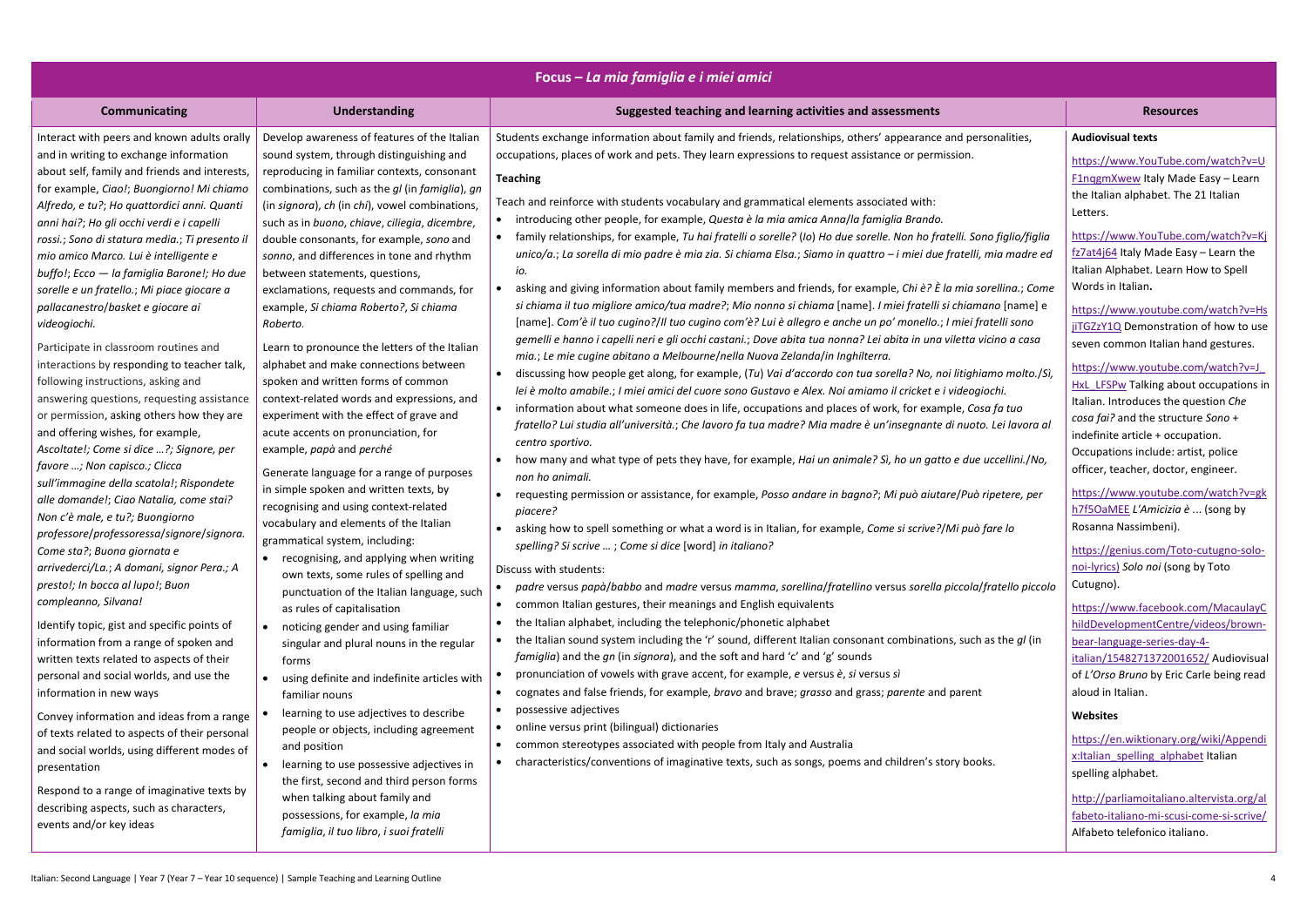|                                                                                                                                                                                                                                                                                                                                                                                                                                                                                                                                                                                                                                                                                                                       |                                                                                                                                                                                                                                                                                                                                                                                                                                                                                                                                                                                                                                                                                                                                                                                                                                                                                                                                                                                                                                                                                                                                                                                                                                                                                                                                                                                                                                                                                                                                                                                   | Focus – La mia famiglia e i miei amici                                                                                                                                                                                                                                                                                                                                                                                                                                                                                                                                                                                                                                                                                                                                                                                                                                                                                                                                                                                                                                                                                                                                                                                                                                                                                                                                                                                                                                                                                                                                                                                                                                                                                                                                                                                                                                                                                                                                                                                                                                                                                                                                                                                                                                                                                                                                                                                                                                                                                                                                                                                                                                                                                                                                                                                                                                                                                                                                                                                                                                                                                                                                                                                                     |                                                                                                                                                                                                                                                                                                                                                                                                                                                                                                                                                                                                                                                                                                                                                                                                                                                                                                                                                                                                                                                                                                                                                                                                                                                                                                                                                                                                                                                    |
|-----------------------------------------------------------------------------------------------------------------------------------------------------------------------------------------------------------------------------------------------------------------------------------------------------------------------------------------------------------------------------------------------------------------------------------------------------------------------------------------------------------------------------------------------------------------------------------------------------------------------------------------------------------------------------------------------------------------------|-----------------------------------------------------------------------------------------------------------------------------------------------------------------------------------------------------------------------------------------------------------------------------------------------------------------------------------------------------------------------------------------------------------------------------------------------------------------------------------------------------------------------------------------------------------------------------------------------------------------------------------------------------------------------------------------------------------------------------------------------------------------------------------------------------------------------------------------------------------------------------------------------------------------------------------------------------------------------------------------------------------------------------------------------------------------------------------------------------------------------------------------------------------------------------------------------------------------------------------------------------------------------------------------------------------------------------------------------------------------------------------------------------------------------------------------------------------------------------------------------------------------------------------------------------------------------------------|--------------------------------------------------------------------------------------------------------------------------------------------------------------------------------------------------------------------------------------------------------------------------------------------------------------------------------------------------------------------------------------------------------------------------------------------------------------------------------------------------------------------------------------------------------------------------------------------------------------------------------------------------------------------------------------------------------------------------------------------------------------------------------------------------------------------------------------------------------------------------------------------------------------------------------------------------------------------------------------------------------------------------------------------------------------------------------------------------------------------------------------------------------------------------------------------------------------------------------------------------------------------------------------------------------------------------------------------------------------------------------------------------------------------------------------------------------------------------------------------------------------------------------------------------------------------------------------------------------------------------------------------------------------------------------------------------------------------------------------------------------------------------------------------------------------------------------------------------------------------------------------------------------------------------------------------------------------------------------------------------------------------------------------------------------------------------------------------------------------------------------------------------------------------------------------------------------------------------------------------------------------------------------------------------------------------------------------------------------------------------------------------------------------------------------------------------------------------------------------------------------------------------------------------------------------------------------------------------------------------------------------------------------------------------------------------------------------------------------------------------------------------------------------------------------------------------------------------------------------------------------------------------------------------------------------------------------------------------------------------------------------------------------------------------------------------------------------------------------------------------------------------------------------------------------------------------------------------------------------------|----------------------------------------------------------------------------------------------------------------------------------------------------------------------------------------------------------------------------------------------------------------------------------------------------------------------------------------------------------------------------------------------------------------------------------------------------------------------------------------------------------------------------------------------------------------------------------------------------------------------------------------------------------------------------------------------------------------------------------------------------------------------------------------------------------------------------------------------------------------------------------------------------------------------------------------------------------------------------------------------------------------------------------------------------------------------------------------------------------------------------------------------------------------------------------------------------------------------------------------------------------------------------------------------------------------------------------------------------------------------------------------------------------------------------------------------------|
| <b>Communicating</b>                                                                                                                                                                                                                                                                                                                                                                                                                                                                                                                                                                                                                                                                                                  | <b>Understanding</b>                                                                                                                                                                                                                                                                                                                                                                                                                                                                                                                                                                                                                                                                                                                                                                                                                                                                                                                                                                                                                                                                                                                                                                                                                                                                                                                                                                                                                                                                                                                                                              | Suggested teaching and learning activities and assessments                                                                                                                                                                                                                                                                                                                                                                                                                                                                                                                                                                                                                                                                                                                                                                                                                                                                                                                                                                                                                                                                                                                                                                                                                                                                                                                                                                                                                                                                                                                                                                                                                                                                                                                                                                                                                                                                                                                                                                                                                                                                                                                                                                                                                                                                                                                                                                                                                                                                                                                                                                                                                                                                                                                                                                                                                                                                                                                                                                                                                                                                                                                                                                                 | <b>Resources</b>                                                                                                                                                                                                                                                                                                                                                                                                                                                                                                                                                                                                                                                                                                                                                                                                                                                                                                                                                                                                                                                                                                                                                                                                                                                                                                                                                                                                                                   |
| Create simple own or shared imaginative<br>texts by reinterpreting or adapting familiar<br>texts and/or using modelled structures and<br>language<br>Translate and interpret phrases and short<br>texts from Italian to English and vice versa,<br>noticing which words or phrases translate<br>easily and which do not<br>Reflect on own and others' responses to<br>interactions and intercultural experiences,<br>and use these reflections to improve<br>intercultural communication<br>Reflect on experiences of learning and<br>using another language, and share aspects<br>of own identity, such as age, interests and<br>family background, reflecting on how these<br>impact on intercultural communication | observing that definite articles may be<br>omitted in some contexts, such as when<br>using possessive adjectives with family<br>members in the singular form, for<br>example, Mia sorella si chiama Anna.<br>recognising subject pronouns and using<br>the singular io, tu, lui, lei and the plural<br>noi<br>recognising and using singular<br>conjugations and the noi form of verbs<br>describing state (essere), possession<br>(avere) and regular verbs describing<br>actions in the present tense, for<br>example, parlare, cantare, giocare,<br>abitare<br>using irregular conjugations of the<br>present tense of common irregular verbs<br>in modelled sentences, for example,<br>Nella mia famiglia ci sono cinque<br>persone.<br>using interrogatives in modelled<br>structures, for example, Di che colore hai<br><i>i capelli?; Come ti chiami?</i><br>• recognising subject pronouns and using<br>the singular io, tu, lui, lei and the plural<br>noi<br>developing number knowledge and using<br>cardinal numbers to state age and give<br>the date<br>using modelled sentence structure to<br>construct simple sentences in Italian<br>(subject-verb-object), make statements,<br>ask questions and give/receive<br>instructions (verb + object), for example,<br>Chiudi il libro!<br>beginning to use simple conjunctions,<br>such as e, ma and perché, to connect<br>ideas, for example, Ho due sorelle ma<br>non ho fratelli.<br>using the negation non to form negative<br>statements and questions, for example,<br>Non ti piace il gelato?; Non ho sorelle. | <b>Text types</b><br>For the learning activities and assessments selected, expose students to, and teach as required, the textual<br>conventions of the following: description, email, family tree, identity card, message, passport application, phone<br>number, poem, picture book, presentation, rhyme, song, speech, story book and wanted/ricercato poster.<br>Language learning and communication strategies<br>Strategies relevant to this focus include:<br>• using cognates and context to develop meaning<br>• self-correction in spoken and written forms<br>analysing when the informal or formal form of address is required<br>how to interpret abbreviations in a bilingual dictionary to find the gender of an adjective<br>becoming aware that word-for-word translations are not always accurate.<br>Learning activities and assessments<br>In teaching the content, choose from the following and instruct/require students to:<br>• spell their names aloud, and other people's names as they are said/spelled<br>match descriptions, for example, images to descriptions of people, or professions to places of work<br>draw family trees based on descriptions of relationships<br>describe a family based on a (fictitious) family tree<br>describe/present information orally about people based on images displayed as part of a (fictitious) family<br>tree. Students then question each other about the description/presentation and/or choose a person from the<br>images and without indicating who it is, describe them and others guess the identity<br>prepare their family tree and use it as the basis of writing an introductory email for possible sending to<br>members of another Italian class<br>describe people based on images and preconceptions that the images may imply. Discuss how appearances<br>may lead to (incorrect) assumptions about cultures, people and/or languages<br>read Ricercato posters and identify key information, text structures and language features. Compare them to<br>English 'wanted' posters<br>• complete a Ricercato poster with information about themselves<br>using images of 'suspects', students design their own Ricercato poster for a suspect, providing additional<br>information as required. Alternatively, students could design a Ricercato poster for a member of their family<br>listen to words spelled in Italian and write them or complete missing words in a text. As students become<br>$\bullet$<br>more proficient, they could spell words to each other, write spelled words while not viewing the speaker, or<br>view a muted audiovisual text where words are spelled and attempt to write the words by focussing on the<br>shape of the speaker's mouth<br>complete a bilingual dictionary word search or treasure hunt based on a list of words to look up in the<br>dictionary. Students try to find as many of the words as they can in three minutes. As they search, they note<br>down the page numbers to show where they found the words<br>prepare an oral presentation for the class describing an 'unusual' family. Students could present their work<br>$\bullet$<br>with images displayed in an electronic slideshow | https://www.italianpod101.com/blog/2<br>019/08/16/italian-body-gestures/<br>Description of 7 commonly used Italian<br>hand gestures.<br>https://myitalianlessons.co.uk/list-of-<br>adjectives-to-describe-a-person-in-<br>italian/ List of adjectives to describe a<br>person in Italian.<br>https://www.rocketlanguages.com/itali<br>an/lessons/describing-people-in-italian<br>Describing people in Italian.<br>https://portalebambini.it/filastrocche-<br>sulla-famiglia/ Filastrocche sulla<br>famiglia da leggere insieme (rhyme).<br>https://www.famiglienumerose.org/la-<br>poesia-la-mia-famiglia/ La mia famiglia<br>(poem).<br><b>Online resources</b><br>https://www.slideshare.net/takelessons<br>/la-famiglia-italian-vocabulary-for-<br>family;<br>https://quizlet.com/au/298180955/parl<br>iamo-italiano-insieme-level-1-unit-4-<br>part-1-la-famiglia-week-5-flash-cards/)<br>La famiglia flashcard drills.<br>https://www.learn-<br>italian.net/italiangames/spelling-game<br>Aimed at helping beginner learners<br>Italian to improve their spelling and<br>word recognition skills.<br>https://www.teachsecondary.com/com<br>ment/view/lesson-plan-ks3-mfl-using-a-<br>dictionary Ideas for activities involving a<br>bilingual dictionary that can be adapted<br>for Italian.<br>https://www.ibs.it/orso-bruno-ediz-a-<br>colori-libro-bill-martin-eric-<br>carle/e/9788804683612 Excerpts from<br>L'Orso Bruno by Eric Carle. |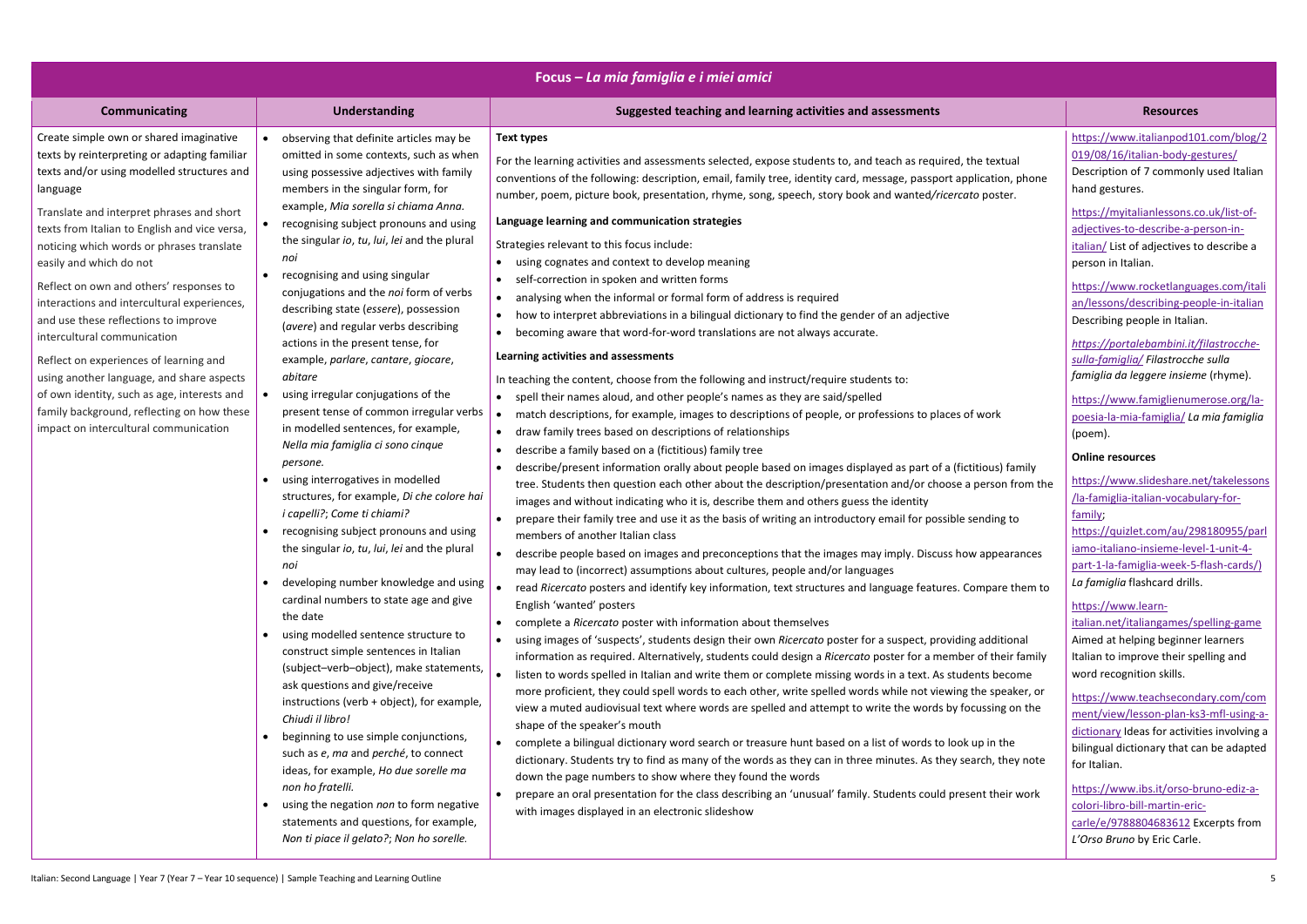| Focus – La mia famiglia e i miei amici                                      |                                                                                                                                                                                                                                                                                                                                                                                                                                                                                                                                                                                                                                                                                                                                                                                       |                                                                                                                                                                                                                                                                                                                                                                                                                                                                                                                                                                                                                                                                                                                                                                                                                                                                                                                                                                                                                                                                                                                                                                                                                                                                                                                                                                                                                                                                                                                                                                                                                                                                                                                                                                                                                                                                                                                                                                                                                                                                                                                                                                                                                                                                                                                                                                                                                                                                                                                                                                                                                                                                                                                                                                                  |                                                                                                                                                                                                                                                                                                                                                                                                                                                                                                    |  |
|-----------------------------------------------------------------------------|---------------------------------------------------------------------------------------------------------------------------------------------------------------------------------------------------------------------------------------------------------------------------------------------------------------------------------------------------------------------------------------------------------------------------------------------------------------------------------------------------------------------------------------------------------------------------------------------------------------------------------------------------------------------------------------------------------------------------------------------------------------------------------------|----------------------------------------------------------------------------------------------------------------------------------------------------------------------------------------------------------------------------------------------------------------------------------------------------------------------------------------------------------------------------------------------------------------------------------------------------------------------------------------------------------------------------------------------------------------------------------------------------------------------------------------------------------------------------------------------------------------------------------------------------------------------------------------------------------------------------------------------------------------------------------------------------------------------------------------------------------------------------------------------------------------------------------------------------------------------------------------------------------------------------------------------------------------------------------------------------------------------------------------------------------------------------------------------------------------------------------------------------------------------------------------------------------------------------------------------------------------------------------------------------------------------------------------------------------------------------------------------------------------------------------------------------------------------------------------------------------------------------------------------------------------------------------------------------------------------------------------------------------------------------------------------------------------------------------------------------------------------------------------------------------------------------------------------------------------------------------------------------------------------------------------------------------------------------------------------------------------------------------------------------------------------------------------------------------------------------------------------------------------------------------------------------------------------------------------------------------------------------------------------------------------------------------------------------------------------------------------------------------------------------------------------------------------------------------------------------------------------------------------------------------------------------------|----------------------------------------------------------------------------------------------------------------------------------------------------------------------------------------------------------------------------------------------------------------------------------------------------------------------------------------------------------------------------------------------------------------------------------------------------------------------------------------------------|--|
| <b>Communicating</b>                                                        | <b>Understanding</b>                                                                                                                                                                                                                                                                                                                                                                                                                                                                                                                                                                                                                                                                                                                                                                  | Suggested teaching and learning activities and assessments                                                                                                                                                                                                                                                                                                                                                                                                                                                                                                                                                                                                                                                                                                                                                                                                                                                                                                                                                                                                                                                                                                                                                                                                                                                                                                                                                                                                                                                                                                                                                                                                                                                                                                                                                                                                                                                                                                                                                                                                                                                                                                                                                                                                                                                                                                                                                                                                                                                                                                                                                                                                                                                                                                                       | <b>Resources</b>                                                                                                                                                                                                                                                                                                                                                                                                                                                                                   |  |
| and grammar concepts<br>in English<br>languages in Australia<br>and culture | Build metalanguage to talk about vocabulary $\vert \bullet \vert$<br>Identify and use text structures and<br>language features of common spoken,<br>written and multimodal texts, and compare<br>with structures and features of similar texts<br>$\bullet$<br>Examine linguistic features in texts to<br>develop an understanding that languages<br>vary according to elements, such as register<br>Understand that Italian, like all languages,<br>varies according to participants, roles and<br>relationships, situations and cultures<br>Recognise the place of Italian locally and<br>$\bullet$<br>internationally, including the relationship<br>between Standard Italian and regional<br>dialects, and Italian in the ecology of<br>Explore the relationship between language | participate in a cute baby photo competition. Students provide a photo of themselves and a written<br>description of it. The photos are numbered and displayed, then the descriptions are read out and the class<br>guesses the identities of the babies in the photos<br>complete an identity card or passport application for themselves or from a description of someone else<br>write and/or give a speech as if they were their (imaginary) pet. Alternatively, students could design a poster<br>about their (imaginary) pet, providing information using the first or third person<br>write a description of an ideal or best friend as part of International Friendship Day (30 July)<br>write in Italian a short description of/message for either their family, parents or a friend to include in a thank<br>you/let's celebrate card in recognition of either International Families Day (15 May), Global Day of Parents (1<br>June), or International Friendship Day (30 July). Students may include the English translation in the card.<br>Alternatively, students may use applications to record the description/message in Italian and to generate a QR<br>code to include in the card so that parents/friends can view/hear it<br>• translate expressions, such as Ho cinque anni. and Siamo in cinque. into English and vice versa and notice that<br>word-for-word translations frequently result in incorrect language<br>explore Italian songs, rhymes and poems related to the unit focus<br>listen to/read Italian songs, poems and/or rhymes related to the unit focus and identify key words and<br>information. Discuss how techniques, such as repetition, rhyme, contractions<br>perform Italian songs, poems and/or rhymes for a younger audience, using expression, gesture and images to<br>aid understanding<br>read the picture book L'Orso Bruno by Eric Carle or view an audiovisual clip of it being read, and focus on the<br>agreement and placement of the adjectives in relation to the nouns. Students follow the model to create some<br>new text that could be included in the picture book. (The picture book L'Orso Bruno may also be used as a lead<br>in to the activities and assessment in the next focus related to the short film The Present)<br>• complete formal summative assessment using the following activity/ies:<br>La mia famiglia è favolosa! (My family is fabulous!)<br>o Part A: La mia famiglia è favolosa! - Students listen to a song/poem and complete the written<br>lyrics/stanzas with the missing words, and respond in English to questions<br>Part B: La mia famiglia $\dot{e}$ - Students adapt the song/poem from Part A to write a song/poem about<br>$\circ$<br>their own or a fictional family. | https://www.education.vic.gov.au/lan<br>guagesonline/italian/italian.htm<br>Printable worksheets on a variety of<br>topics. Some suitable for this focus<br>include:<br>#7 How old are you? Family members<br>#9 (new) Family<br>#10 (new) Talking about family<br>#14 Best friends<br>#15 Do you have a pet?<br>#18 Writing letters<br># 20 Revision (Ricercato!).<br><b>Assessments</b><br>Accessible on the School Curriculum<br>and Standards Authority website<br>La mia famiglia è favolosa! |  |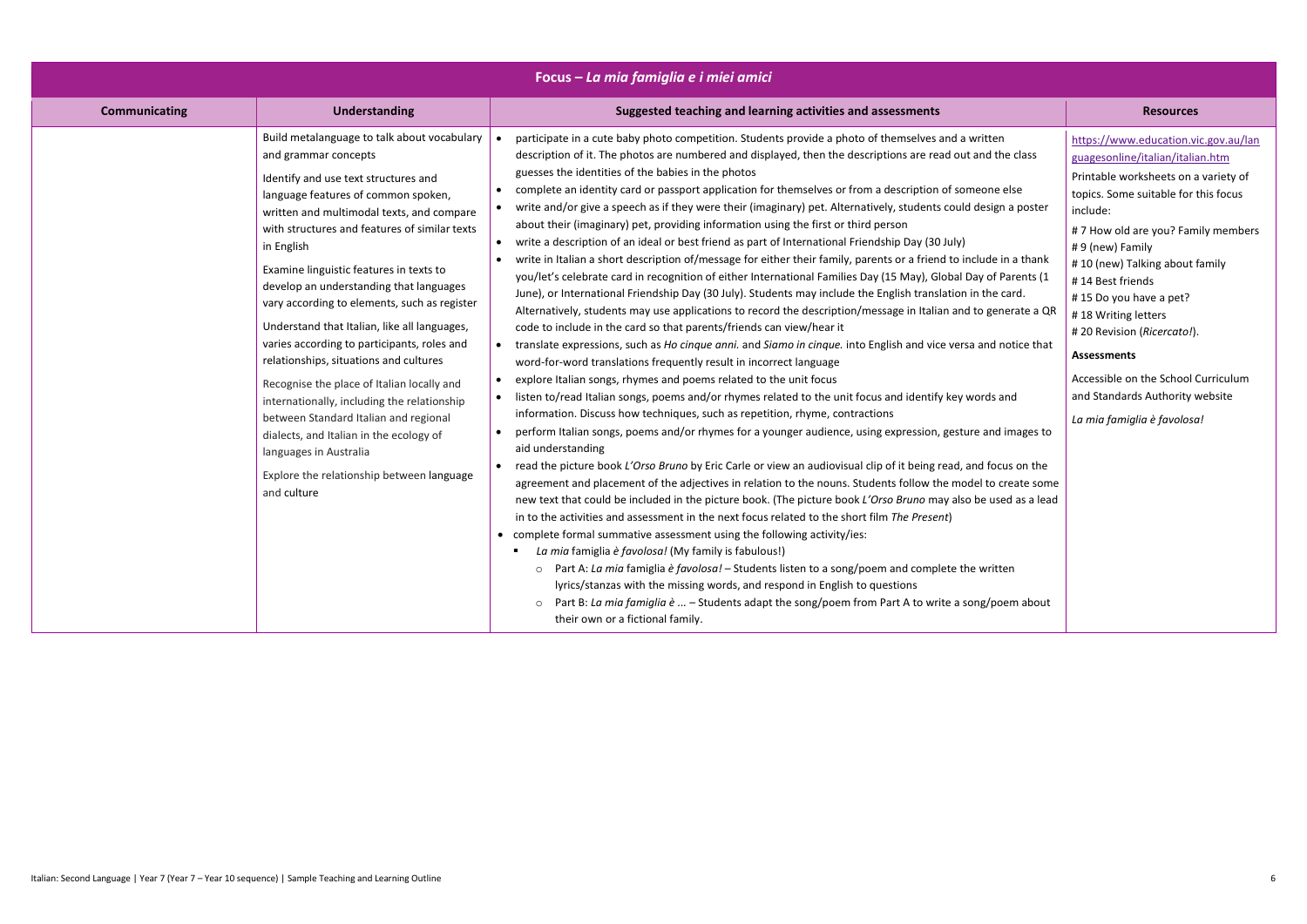|                                                                                                                                                                                                                                                                                                                                                                                                                                                                                                                                                                                                                                                                                                                                                                                                                                                                                                                                                                                                                                                                                                                                                                                                                                                                                                                                                                                                                                                                                                                                                                                                                                                     |                                                                                                                                                                                                                                                                                                                                                                                                                                                                                                                                                                                                                                                                                                                                                                                                                                                                                                                                                                                                                                                                                                                                                                                                                                                                                                                                                                                                                                                                                                                                                                                                                   | Focus – I miei passatempi preferiti                                                                                                                                                                                                                                                                                                                                                                                                                                                                                                                                                                                                                                                                                                                                                                                                                                                                                                                                                                                                                                                                                                                                                                                                                                                                                                                                                                                                                                                                                                                                                                                                                                                                                                                                                                                                                                                                                                                                                                                                                                                                                                                                                                                                                                                                                                                                                                                                                                                                                                                                                                                                                                                                                                                                                                                                                                                                                                                                                                                                                                                                                                          |                                                                                                                                                                                                                                                                                                                                                                                                                                                                                                                                                                                                                                                                                                                                                                                                                                                                                                                                                                                                                                                                                                                                                                        |
|-----------------------------------------------------------------------------------------------------------------------------------------------------------------------------------------------------------------------------------------------------------------------------------------------------------------------------------------------------------------------------------------------------------------------------------------------------------------------------------------------------------------------------------------------------------------------------------------------------------------------------------------------------------------------------------------------------------------------------------------------------------------------------------------------------------------------------------------------------------------------------------------------------------------------------------------------------------------------------------------------------------------------------------------------------------------------------------------------------------------------------------------------------------------------------------------------------------------------------------------------------------------------------------------------------------------------------------------------------------------------------------------------------------------------------------------------------------------------------------------------------------------------------------------------------------------------------------------------------------------------------------------------------|-------------------------------------------------------------------------------------------------------------------------------------------------------------------------------------------------------------------------------------------------------------------------------------------------------------------------------------------------------------------------------------------------------------------------------------------------------------------------------------------------------------------------------------------------------------------------------------------------------------------------------------------------------------------------------------------------------------------------------------------------------------------------------------------------------------------------------------------------------------------------------------------------------------------------------------------------------------------------------------------------------------------------------------------------------------------------------------------------------------------------------------------------------------------------------------------------------------------------------------------------------------------------------------------------------------------------------------------------------------------------------------------------------------------------------------------------------------------------------------------------------------------------------------------------------------------------------------------------------------------|----------------------------------------------------------------------------------------------------------------------------------------------------------------------------------------------------------------------------------------------------------------------------------------------------------------------------------------------------------------------------------------------------------------------------------------------------------------------------------------------------------------------------------------------------------------------------------------------------------------------------------------------------------------------------------------------------------------------------------------------------------------------------------------------------------------------------------------------------------------------------------------------------------------------------------------------------------------------------------------------------------------------------------------------------------------------------------------------------------------------------------------------------------------------------------------------------------------------------------------------------------------------------------------------------------------------------------------------------------------------------------------------------------------------------------------------------------------------------------------------------------------------------------------------------------------------------------------------------------------------------------------------------------------------------------------------------------------------------------------------------------------------------------------------------------------------------------------------------------------------------------------------------------------------------------------------------------------------------------------------------------------------------------------------------------------------------------------------------------------------------------------------------------------------------------------------------------------------------------------------------------------------------------------------------------------------------------------------------------------------------------------------------------------------------------------------------------------------------------------------------------------------------------------------------------------------------------------------------------------------------------------------------------------------------------------------------------------------------------------------------------------------------------------------------------------------------------------------------------------------------------------------------------------------------------------------------------------------------------------------------------------------------------------------------------------------------------------------------------------------------------------------|------------------------------------------------------------------------------------------------------------------------------------------------------------------------------------------------------------------------------------------------------------------------------------------------------------------------------------------------------------------------------------------------------------------------------------------------------------------------------------------------------------------------------------------------------------------------------------------------------------------------------------------------------------------------------------------------------------------------------------------------------------------------------------------------------------------------------------------------------------------------------------------------------------------------------------------------------------------------------------------------------------------------------------------------------------------------------------------------------------------------------------------------------------------------|
| <b>Communicating</b>                                                                                                                                                                                                                                                                                                                                                                                                                                                                                                                                                                                                                                                                                                                                                                                                                                                                                                                                                                                                                                                                                                                                                                                                                                                                                                                                                                                                                                                                                                                                                                                                                                | <b>Understanding</b>                                                                                                                                                                                                                                                                                                                                                                                                                                                                                                                                                                                                                                                                                                                                                                                                                                                                                                                                                                                                                                                                                                                                                                                                                                                                                                                                                                                                                                                                                                                                                                                              | Suggested teaching and learning activities and assessments                                                                                                                                                                                                                                                                                                                                                                                                                                                                                                                                                                                                                                                                                                                                                                                                                                                                                                                                                                                                                                                                                                                                                                                                                                                                                                                                                                                                                                                                                                                                                                                                                                                                                                                                                                                                                                                                                                                                                                                                                                                                                                                                                                                                                                                                                                                                                                                                                                                                                                                                                                                                                                                                                                                                                                                                                                                                                                                                                                                                                                                                                   | <b>Resources</b>                                                                                                                                                                                                                                                                                                                                                                                                                                                                                                                                                                                                                                                                                                                                                                                                                                                                                                                                                                                                                                                                                                                                                       |
| Interact with peers and known adults orally<br>and in writing to exchange information<br>about self, family and friends and interests,<br>for example, Ciao!; Buongiorno! Mi chiamo<br>Alfredo, e tu?; Ho quattordici anni. Quanti<br>anni hai?; Ho gli occhi verdi e i capelli<br>rossi.; Sono di statura media.; Ti presento il<br>mio amico Marco. Lui è intelligente e<br>buffo!;<br>Ecco - la famiglia Barone!; Ho due sorelle<br>e un fratello.; Mi piace giocare a<br>pallacanestro/basket e giocare ai<br>videogiochi.<br>Engage in individual and collaborative<br>tasks, such as making arrangements with a<br>friend, planning for a class celebration or<br>performance, or working together to<br>create displays, presentations or<br>performances to showcase their language<br>learning for family, friends or school<br>community<br>Participate in classroom routines and<br>interactions by responding to teacher talk,<br>following instructions, asking and<br>answering questions, requesting assistance<br>or permission, asking others how they are<br>and offering wishes, for example,<br>Ascoltate!; Come si dice ?; Signore, per<br>favore ; Non capisco.; Clicca<br>sull'immagine della scatola!; Rispondete<br>alle domande!; Ciao Natalia, come stai?<br>Non c'è male, e tu?; Buongiorno<br>professore/professoressa/signore/signora.<br>Come sta?; Buona giornata e<br>arrivederci/La.; A domani, signor Pera.; A<br>presto!; In bocca al lupo!; Buon<br>compleanno, Silvana!<br>Identify topic, gist and specific points of<br>information from a range of spoken and<br>written texts related to aspects of their | Develop awareness of features of the Italian<br>sound system, through distinguishing and<br>reproducing in familiar contexts, consonant<br>combinations, such as the gl (in famiglia), gn<br>(in signora), ch (in chi), vowel combinations,<br>such as in buono, chiave, ciliegia, dicembre,<br>double consonants, for example, sono and<br>sonno, and differences in tone and rhythm<br>between statements, questions,<br>exclamations, requests and commands, for<br>example, Si chiama Roberto?, Si chiama<br>Roberto.<br>Learn to pronounce the letters of the Italian<br>alphabet and make connections between<br>spoken and written forms of common<br>context-related words and expressions, and<br>experiment with the effect of grave and<br>acute accents on pronunciation, for<br>example, papà and perché<br>Generate language for a range of purposes<br>in simple spoken and written texts, by<br>recognising and using context-related<br>vocabulary and elements of the Italian<br>grammatical system, including:<br>recognising, and applying when writing<br>$\bullet$<br>own texts, some rules of spelling and<br>punctuation of the Italian language, such<br>as rules of capitalisation<br>noticing gender and using familiar<br>singular and plural nouns in the regular<br>forms<br>recognising that some singular nouns do<br>not follow the regular<br>masculine/feminine pattern, for<br>example, il papà, la mano<br>using definite and indefinite articles with<br>familiar nouns<br>learning to use adjectives to describe<br>people or objects, including agreement<br>and position | Students exchange information about interests - hobbies, sports and pastimes. They also research and exchange<br>information about Italy and respond to more teacher talk associated with electronic learning.<br><b>Teaching</b><br>Teach and reinforce with students vocabulary and grammatical elements associated with:<br>interests, for example, Cosa fai nel tempo libero?/Cosa ti piace fare durante il tempo libero? Gioco ai<br>videogiochi. Mi piace uscire con gli amici. Nel mio tempo libero vado in bicicletta.; Il mio passatempo preferito<br>è leggere.<br>what instruments and sports they play, for example, Tu, suoni uno strumento?; Qual è il tuo sport preferito? Il<br>mio sport preferito è il tennis. Non ho uno sport preferito ma suono la chittara.; Quali sport fai? lo e mio<br>fratello facciamo il karate.; Faccio il nuoto e gioco a tennis.<br>when they participate in their interests, for example, Quando giochi a tennis?; Gioco a tennis il weekend/ogni<br>weekend/dopo scuola/la mattina presto/durante l'ora di pranzo.; Faccio lezione di clarinetto una volta la<br>settimana.<br>where they participate in their interests, for example, Dove giochi a tennis? Al centro sportivo.<br>why they (do not) like various hobbies, sports or pastimes, for example, Perché ti piace giocare a scacchi?<br>Perché è molto competitivo.; Perché non ti piace il cricket? Non mi piace perché è noioso.<br>responses to instructions associated with technology, for example, Clicca sull'immagine!; Togliette le cuffie!;<br>Aprite un nuovo documento!; Salvate il vostro lavoro prima di spegnere il computer!<br>Discuss with students:<br>popular hobbies, sports and pastimes among young Italians<br>pronunciation of words with acute accent, for example perché<br>Italian keyboard versus English keyboard<br>use or omission of definite article with sports and activities after the verbs giocare and fare<br>how some nouns borrowed from other languages do not change their ending in the plural form, for example,<br>lo sport and gli sport; il computer and i computer; il film and i film<br>how cultural backgrounds may reflect their and others' interests, habits and/or family traditions<br>how language is continuously changing<br>English words, such as 'tennis', 'weekend' and 'computer' that are used in Italian, and how sometimes the<br>meaning may change, for example, in Italian, il golf can be the sport but is also used for a light<br>sweater/jumper, and the English word 'mister', in Italian, refers to the coach of a sports team, usually used as<br>il Mister<br>la Settimana della lingua italiana nel mondo which is celebrated in mid-October each year<br>dialects and languages of Italy.<br><b>Text types</b><br>For the learning activities and assessments selected, expose students to, and teach as required, the textual<br>conventions of the following: blog post, description, email, film, graph, message, picture book, pie chart, plan,<br>postcard, poster, (slideshow) presentation, profile, speech, summary, survey and table. | <b>Audiovisual texts</b><br>https://www.youtube.cor<br>jaywlsSNY Coffee break It<br>talk about your hobbies a<br>Italian. Includes the quest<br>lesson Cosa fai nel tempo<br>the polite form Cosa fa ne<br>libero? Exemplifies a rang<br>responses, such as lo legg<br>chittara.; Adoro fare shop<br>piace leggere, uscire e far<br>first part of the video has<br>only. The footage is then<br>responses also written on<br>https://www.youtube.cor<br>iSR ewE6o&list=RDCMUC<br>I5ArOyJ57sQ&index=5 Co<br>Italian: learn to talk about<br>Italian. Includes the quest<br>lesson Qual è il tuo sport<br>the polite form Qual è il S<br>preferito? Exemplifies a ra<br>responses, such as A me p<br>l'equitazione.; Non mi pia<br>Una volta era lo sci. The f<br>video has oral response o<br>footage is then repeated<br>responses also written on<br>https://www.youtube.cor<br>hV8FZ8zHs How to Make<br>Sentences - Building sent<br>Italian for beginners.<br>https://www.youtube.cor<br>jZi1vjMOo Learn Italian w<br>Italian conversation #21 -<br>yourself. Lucrezia introdu<br>stating her name, age, wh<br>from, the number of peop<br>family, and her hobbies. |

|                                                                                      | <b>Resources</b>                                                                                                                                                                                                                                                                                                                                                                                                                                                                                                                                                                                  |
|--------------------------------------------------------------------------------------|---------------------------------------------------------------------------------------------------------------------------------------------------------------------------------------------------------------------------------------------------------------------------------------------------------------------------------------------------------------------------------------------------------------------------------------------------------------------------------------------------------------------------------------------------------------------------------------------------|
| ind exchange                                                                         | <b>Audiovisual texts</b>                                                                                                                                                                                                                                                                                                                                                                                                                                                                                                                                                                          |
| co ai<br>mpo preferito<br>rt preferito? Il<br>'o e mio<br>veekend/ogni<br>ı volta la | https://www.youtube.com/watch?v=nX<br>jaywlsSNY Coffee break Italian: learn to<br>talk about your hobbies and free time in<br>Italian. Includes the question of the<br>lesson Cosa fai nel tempo libero? and<br>the polite form Cosa fa nel tempo<br>libero? Exemplifies a range of<br>responses, such as lo leggo e suono la<br>chittara.; Adoro fare shopping.; Mi<br>piace leggere, uscire e fare sport. The<br>first part of the video has oral response<br>only. The footage is then repeated with                                                                                           |
| า scacchi?                                                                           | responses also written on the screen.<br>https://www.youtube.com/watch?v=Pc                                                                                                                                                                                                                                                                                                                                                                                                                                                                                                                       |
| tte le cuffie!;<br>for example,<br>etimes the<br>sually used as                      | ISR ewE6o&list=RDCMUCozZrWPuoNRL<br>I5ArOyJ57sQ&index=5 Coffee break<br>Italian: learn to talk about sport in<br>Italian. Includes the question for the<br>lesson Qual è il tuo sport preferito? and<br>the polite form Qual è il Suo sport<br>preferito? Exemplifies a range of<br>responses, such as A me piace<br>l'equitazione.; Non mi piace lo sport.;<br>Una volta era lo sci. The first part of the<br>video has oral response only. The<br>footage is then repeated with<br>responses also written on the screen.<br>https://www.youtube.com/watch?v=jp<br>hV8FZ8zHs How to Make Italian |
| textual<br>hart, plan,                                                               | Sentences - Building sentences in<br>Italian for beginners.<br>https://www.youtube.com/watch?v=2P<br>jZi1vjMOo Learn Italian with Lucrezia:<br>Italian conversation #21 - Tell me about<br>yourself. Lucrezia introduces herself by<br>stating her name, age, where she is<br>from, the number of people in her<br>family, and her hobbies.                                                                                                                                                                                                                                                       |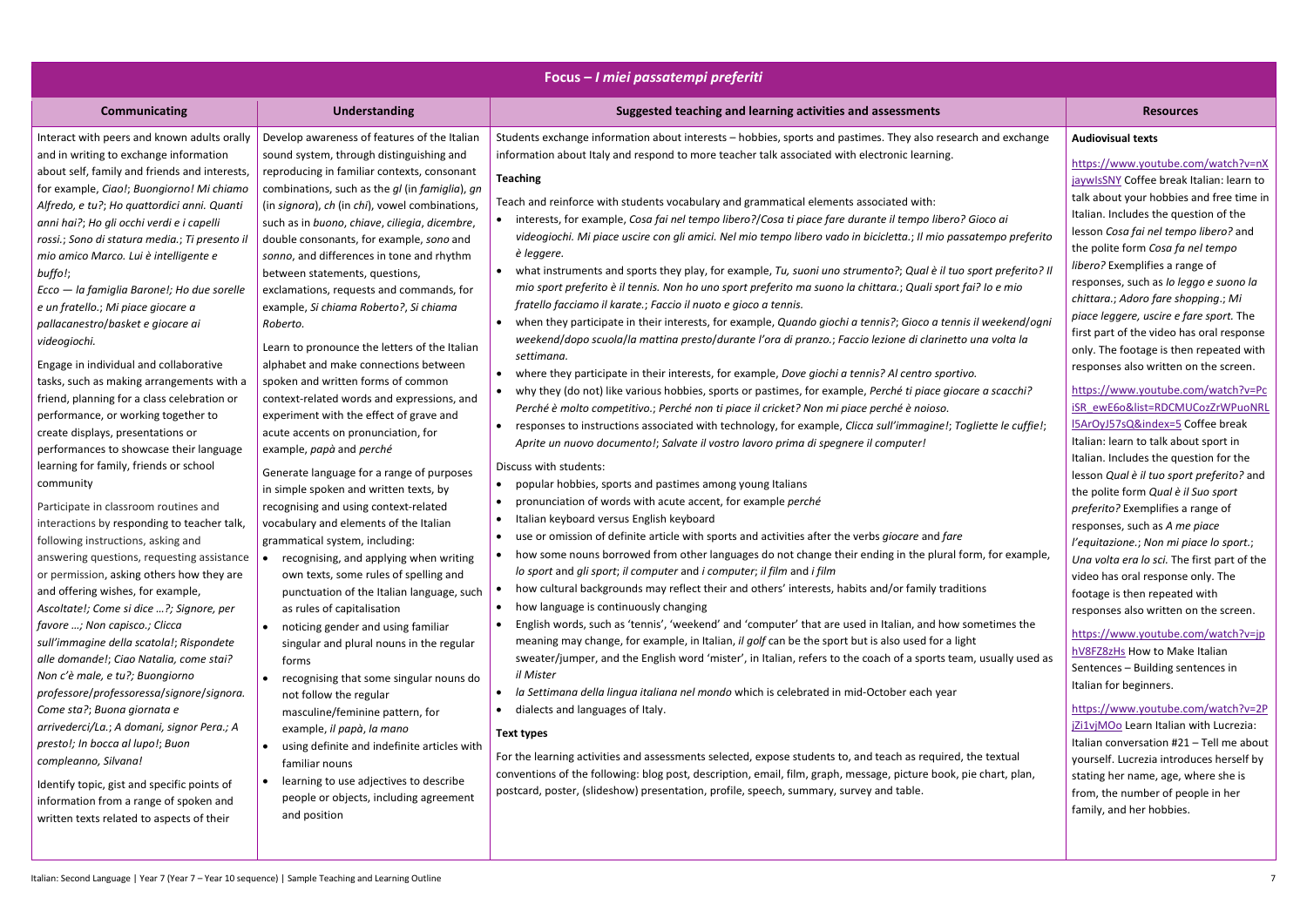|                                                                                                                                                                                                                                                                                                                                                                                                                                                                                                                                                                                                                                                                         |                                                                                                                                                                                                                                                                                                                                                                                                                                                                                                                                                                                                                                                                                                                                                                                                                                                                                                                                                                                                                                                                                                                                                                                                                                                                                                                                                                                                                                                                                                                                                                                        | Focus - I miei passatempi preferiti                                                                                                                                                                                                                                                                                                                                                                                                                                                                                                                                                                                                                                                                                                                                                                                                                                                                                                                                                                                                                                                                                                                                                                                                                                                                                                                                                                                                                                                                                                                                                                                                                                                                                                                                                                                                                                                                                                                                                                                                                                                                                                                                                                                                                                                                                                                                                                                                                                                                                                                                                                                                                                                                                                                                                                                                                                                                                                                                                                                                                                                                                                                                                                                                                                                                                                                                                               |                                                                                                                                                                                                                                                                                                                                                                                                                                                                                                                                                                                                                                                                                                                                                                                                                                                                                                                                                                                                                                                                                                                                                                                                                                                                                                                                                                                                                                                             |
|-------------------------------------------------------------------------------------------------------------------------------------------------------------------------------------------------------------------------------------------------------------------------------------------------------------------------------------------------------------------------------------------------------------------------------------------------------------------------------------------------------------------------------------------------------------------------------------------------------------------------------------------------------------------------|----------------------------------------------------------------------------------------------------------------------------------------------------------------------------------------------------------------------------------------------------------------------------------------------------------------------------------------------------------------------------------------------------------------------------------------------------------------------------------------------------------------------------------------------------------------------------------------------------------------------------------------------------------------------------------------------------------------------------------------------------------------------------------------------------------------------------------------------------------------------------------------------------------------------------------------------------------------------------------------------------------------------------------------------------------------------------------------------------------------------------------------------------------------------------------------------------------------------------------------------------------------------------------------------------------------------------------------------------------------------------------------------------------------------------------------------------------------------------------------------------------------------------------------------------------------------------------------|---------------------------------------------------------------------------------------------------------------------------------------------------------------------------------------------------------------------------------------------------------------------------------------------------------------------------------------------------------------------------------------------------------------------------------------------------------------------------------------------------------------------------------------------------------------------------------------------------------------------------------------------------------------------------------------------------------------------------------------------------------------------------------------------------------------------------------------------------------------------------------------------------------------------------------------------------------------------------------------------------------------------------------------------------------------------------------------------------------------------------------------------------------------------------------------------------------------------------------------------------------------------------------------------------------------------------------------------------------------------------------------------------------------------------------------------------------------------------------------------------------------------------------------------------------------------------------------------------------------------------------------------------------------------------------------------------------------------------------------------------------------------------------------------------------------------------------------------------------------------------------------------------------------------------------------------------------------------------------------------------------------------------------------------------------------------------------------------------------------------------------------------------------------------------------------------------------------------------------------------------------------------------------------------------------------------------------------------------------------------------------------------------------------------------------------------------------------------------------------------------------------------------------------------------------------------------------------------------------------------------------------------------------------------------------------------------------------------------------------------------------------------------------------------------------------------------------------------------------------------------------------------------------------------------------------------------------------------------------------------------------------------------------------------------------------------------------------------------------------------------------------------------------------------------------------------------------------------------------------------------------------------------------------------------------------------------------------------------------------------------------------------------|-------------------------------------------------------------------------------------------------------------------------------------------------------------------------------------------------------------------------------------------------------------------------------------------------------------------------------------------------------------------------------------------------------------------------------------------------------------------------------------------------------------------------------------------------------------------------------------------------------------------------------------------------------------------------------------------------------------------------------------------------------------------------------------------------------------------------------------------------------------------------------------------------------------------------------------------------------------------------------------------------------------------------------------------------------------------------------------------------------------------------------------------------------------------------------------------------------------------------------------------------------------------------------------------------------------------------------------------------------------------------------------------------------------------------------------------------------------|
| <b>Communicating</b>                                                                                                                                                                                                                                                                                                                                                                                                                                                                                                                                                                                                                                                    | <b>Understanding</b>                                                                                                                                                                                                                                                                                                                                                                                                                                                                                                                                                                                                                                                                                                                                                                                                                                                                                                                                                                                                                                                                                                                                                                                                                                                                                                                                                                                                                                                                                                                                                                   | Suggested teaching and learning activities and assessments                                                                                                                                                                                                                                                                                                                                                                                                                                                                                                                                                                                                                                                                                                                                                                                                                                                                                                                                                                                                                                                                                                                                                                                                                                                                                                                                                                                                                                                                                                                                                                                                                                                                                                                                                                                                                                                                                                                                                                                                                                                                                                                                                                                                                                                                                                                                                                                                                                                                                                                                                                                                                                                                                                                                                                                                                                                                                                                                                                                                                                                                                                                                                                                                                                                                                                                                        | <b>Resources</b>                                                                                                                                                                                                                                                                                                                                                                                                                                                                                                                                                                                                                                                                                                                                                                                                                                                                                                                                                                                                                                                                                                                                                                                                                                                                                                                                                                                                                                            |
| personal and social worlds, and use the<br>information in new ways<br>Respond to imaginative texts by describing<br>aspects, such as characters, events and/or<br>key ideas<br>Create simple own or shared imaginative<br>texts by reinterpreting or adapting familiar<br>texts and/or using modelled structures and<br>language<br>Translate and interpret phrases and short<br>texts from Italian to English and vice versa,<br>noticing which words or phrases translate<br>easily and which do not<br>Reflect on own and others' responses to<br>interactions and intercultural experiences,<br>and use these reflections to improve<br>intercultural communication | learning to use possessive adjectives in<br>the first, second and third person forms<br>when talking about family and<br>possessions, for example, la mia<br>famiglia, il tuo libro, i suoi fratelli<br>expressing likes and dislikes using mi<br>piace and non mi piace + noun/infinitive<br>verb, for example, Mi piace Sandro. E un<br>caro amico.; Non mi piace fare i compiti.<br>using interrogatives in modelled<br>structures, for example, Di che colore hai<br><i>i capelli?; Come ti chiami?</i><br>recognising subject pronouns and using<br>the singular io, tu, lui, lei and the plural<br>noi<br>recognising and using singular<br>conjugations and the noi form of verbs<br>describing state (essere), possession<br>(avere) and regular verbs describing<br>actions in the present tense, for<br>example, parlare, cantare, giocare,<br>abitare<br>distinguishing between the infinitive and<br>a conjugated verb<br>• using irregular conjugations of the<br>present tense of common irregular verbs<br>in modelled sentences, for example,<br>Nella mia famiglia ci sono cinque<br>persone.<br>recognising and using articulated<br>prepositions with $a$ , in modelled<br>structures<br>using modelled sentence structure to<br>construct simple sentences in Italian<br>(subject-verb-object), make statements,<br>ask questions and give/receive<br>instructions (verb + object), for example,<br>Chiudi il libro!<br>beginning to use simple conjunctions,<br>such as e, ma and perché, to connect<br>ideas, for example, Ho due sorelle ma<br>non ho fratelli. | Language learning and communication strategies<br>Strategies relevant to this focus include:<br>manipulating known elements/modelled languages in new contexts<br>considering possible strategies to complete a task and selecting the most appropriate<br>how to use a bilingual dictionary, including reading beyond the first information given in an entry to find the<br>most suitable expression for a given context.<br>Learning activities and assessments<br>In teaching the content, choose from the following and instruct/require students to:<br>examine several informal emails in Italian (or excerpts from) and discuss, for example, use of salutations,<br>conjunctions, register, questions, small talk and fillers. Compare features of Italian emails with those written in<br>English<br>listen to and/or read texts about other people, summarise the information and write an email to one,<br>comparing interests<br>write an introductory email to a prospective exchange student, providing details about family and interests<br>listen to and/or read texts about other people and complete a plan of what they do on different days of the<br>week<br>listen to and/or read texts describing people and their interests, summarise the information in a table and<br>propose 'perfect matches' or decide who they would like as a friend. They justify their choices by referring to<br>information in the texts<br>produce an introductory speech as an audiovisual clip or slideshow presentation to show to another Italian<br>class<br>write a post for a young Italian speakers' blog about their interests<br>plan questions for, then conduct, a survey among their classmates to ascertain information about interests.<br>Summarise their findings visually, for example, in a graph or pie chart, and use this as an aid to accompany a<br>presentation to the class<br>• compose a message of less than 280 characters about aspects of their after-school activities<br>view images of people, and guess aspects of their personality and interests, then listen to texts about the<br>people to check the accuracy of their guesses<br>choose a region of/place in Italy and research the languages/dialects spoken and how its past influences<br>modern-day culture. Students write a postcard from, or design a poster about, an imagined person from the<br>region/place in which they provide basic information about the culture/lifestyle. They show evidence of their<br>research by providing information in Italian. Students reflect the culture of the country with images and/or<br>comparison with Australia. They display their work to showcase their language learning to the school<br>community and reflect on their own culture(s), what they have learned and how they might interact with<br>people from the region/place, for example, topics to avoid or talk about<br>translate short Italian texts related to the focus into English and note the similarities and differences. Students<br>$\bullet$<br>could be encouraged to note how the present tense in Italian is one verb, but in English equates to several<br>expressions, for example <i>lui gioca</i> = he plays, he does play, he is playing<br>• research a famous Italian speaker and give a presentation about them. Students invent details to add interest | https://www.youtube.com/watch?v=aE<br>OdGmjYe4s Is English invading Italian?<br>An interview with Italian Journalist<br>Beppe Severgnini.<br>https://www.youtube.com/watch?v=Wj<br>giU5FgsYc The Present an animated<br>short film in English with the option of<br>subtitles in Italian. May be show with or<br>without soundtrack and/or subtitles.<br>Websites<br>http://languagelearningbase.com/9242<br>O/easy-sentences-to-talk-about-<br>yourself-in-italian Easy sentences to talk<br>about yourself in Italian.<br>https://culturalatlas.sbs.com.au/italian-<br>culture/italian-culture-italians-in-<br>australia#italian-culture-italians-in-<br>australia The Cultural Atlas is an<br>educational resource providing<br>comprehensive information on the<br>cultural background of Australia's<br>migrant populations.<br><b>Online resources</b><br>https://www.facebook.com/italianocon<br>beatrice/photos/e-tu-che-cosa-fai-nel-<br>tempo-liberoand-ou-what-do-you-do-<br>in-your-free-<br>timeitalian/1931085227218565/<br>Italiano con Beatrice: Attività tempo<br><i>libero</i> (poster).<br>https://italianoperstranieri.loescher.it/<br>speed-date-del-primo-giorno-di-<br>scuola.n6848 Speed date del primo<br>giorno di scuola. An activity that<br>requires students to introduce<br>themselves and to provide, and gather<br>from other students, information<br>themselves. Can be adapted to level of<br>class and topics covered. |